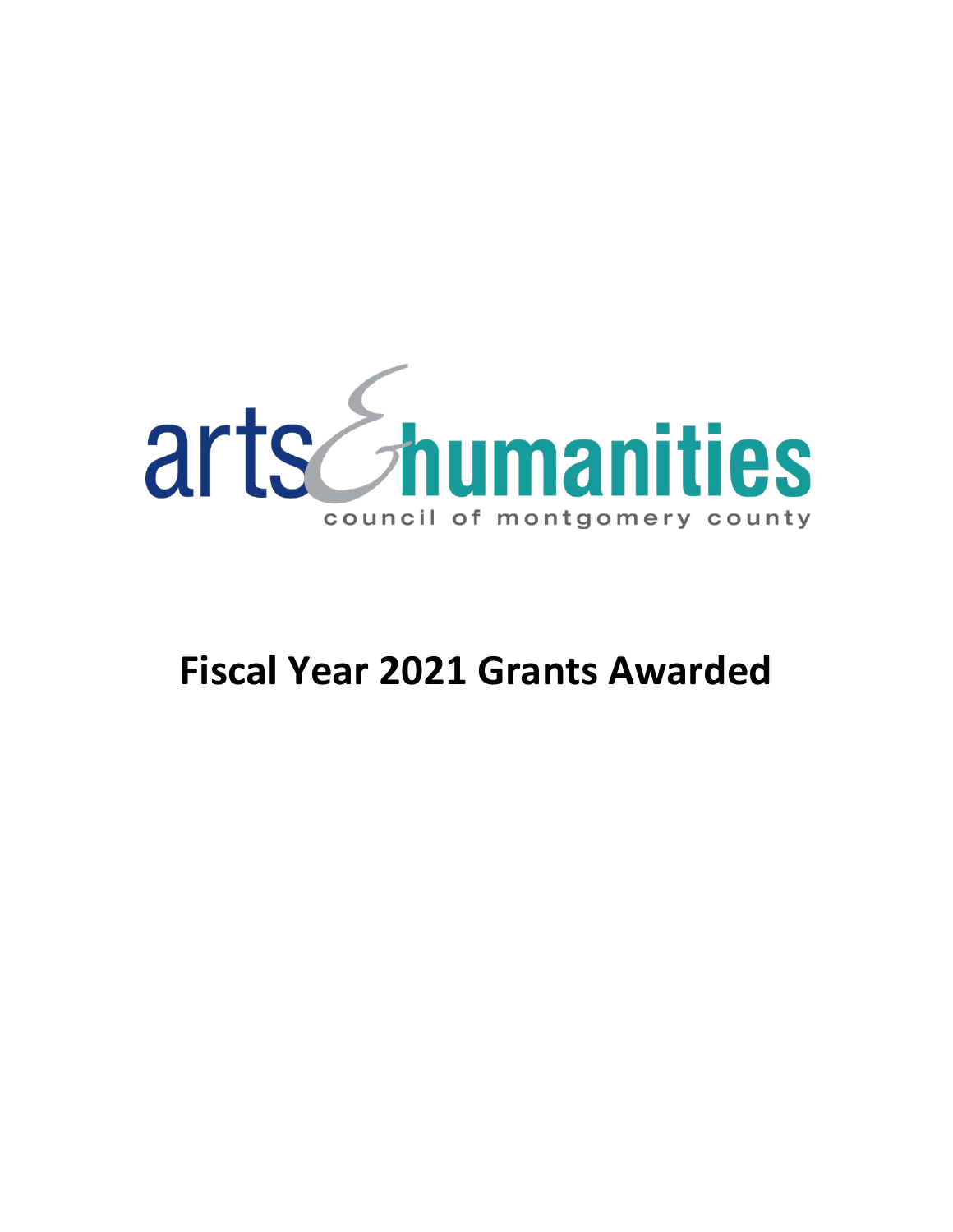# **Table of Contents**

| FY21 Programming & Capacity Building Project Grants (PCBPG)  11                |  |
|--------------------------------------------------------------------------------|--|
|                                                                                |  |
|                                                                                |  |
|                                                                                |  |
|                                                                                |  |
| The Arts & Humanities COVID-19 Relief Fund for Individual Artists & Scholars31 |  |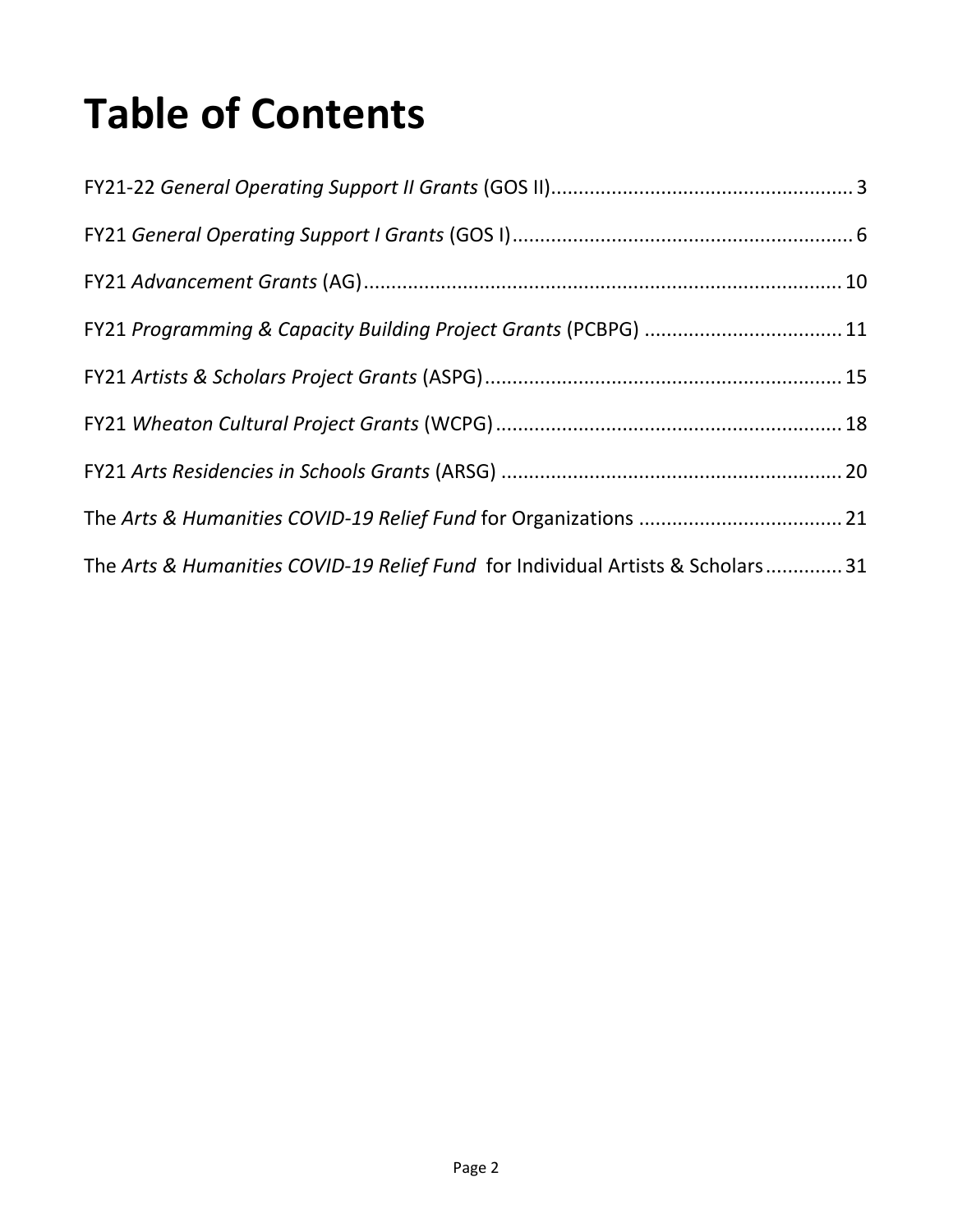## <span id="page-2-0"></span>**FY21-22** *General Operating Support II Grants* **(GOS II) \$3,500,777 awarded for July 1, 2020 – June 30, 2021**

GOS II Grants provide support to nonprofit arts and humanities organizations that have had both cash operating expenses and cash operating income of at least \$150,000 for the past three completed fiscal years, have a fulltime paid director, and can provide an annual audit. 26 organizations received FY21 awards in this category.

- **Adventure Theatre MTC,** Glen Echo, Maryland (\$142,431) Adventure Theatre MTC educates and inspires new generations of theater artists and audiences with exceptional theatrical experiences.
- **Artivate,** Silver Spring, Maryland (\$30,788) Artivate engages communities to create interactive arts experiences that inspire learning. Artivate offers arts-based learning to motivate and invite audiences to participate through performances and workshops representing a wide range of artistic disciplines and cultural traditions. Artivate enables access to the arts for all, particularly under-resourced communities.
- **ArtStream, Inc.,** Chevy Chase, Maryland (\$37,144) Through collaborative performance and lifelong learning opportunities, ArtStream enables people with intellectual and developmental disabilities gain the skills and confidence to engage with the world. ArtStream's staff believe that when people make their own choices and are engaged, stimulated, challenged, and inspired, they surpass both their own and others' expectations. ArtStream's Vision: To build an inclusive world where everyone can perform their art out.
- **Baltimore Symphony Orchestra,** North Bethesda, Maryland (\$201,819) Founded in quality symphonic music of all eras that nurtures the human spirit, the Baltimore Symphony Orchestra is committed to engaging, inspiring, educating, and serving its audiences in a fiscally responsible manner and to enhancing Maryland as a cultural center of vitality and importance.
- **Bender Jewish Community Center of Greater Washington,** Rockville, Maryland (\$63,355) The Bender Jewish Community Center (JCC) is an all-inclusive community - from the people served to the programs offered - rooted in Jewish values. The JCC cultivates communities in a warm and inclusive environment grounded in strong values by offering a wide variety of programs and events through which people of all ages, backgrounds and interests can find a place to belong. Arts and cultural programming illuminate the human experience through film, music, gallery exhibits and literary events.
- **BlackRock Center for the Arts,** Germantown, Maryland (\$87,996) BlackRock Center for the Arts brings inspiring performing and visual arts experiences to diverse audiences in a welcoming and intimate setting, providing opportunities to explore, celebrate and engage in the arts. Overarching goals are to present programs and artistic experiences of the highest quality to attract, retain and grow participation in the arts, facilitate opportunities for engagement and life-long learning in the range of artistic disciplines and; reflect, celebrate and engage the diversity of local communities through all levels of the organization.
- **CityDance,** North Bethesda, Maryland (\$108,726) Since its founding in 1996, CityDance has pursued its vision of a thriving arts community where every child has access to the benefits of an arts education and where world-class dance is available to all. CityDance provides high-quality dance instruction, including a pre-professional training program for students ages 3-19, producing and presenting excellent professional dance, and by offering tuition-free dance programs that provide pathways to personal and academic success.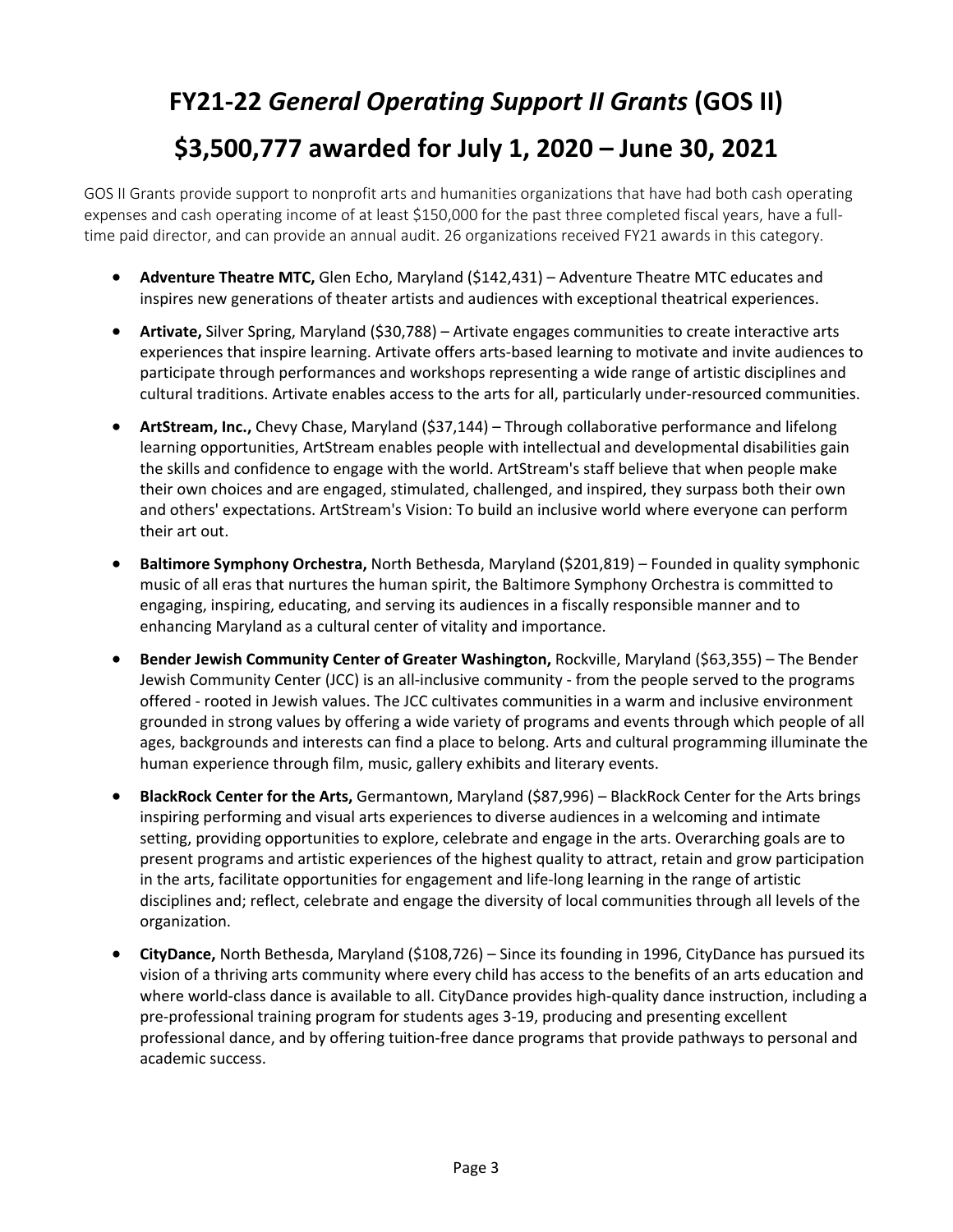- **Friends of the Library Montgomery County, Inc.**, Rockville, Maryland (\$64,240) Friends of the Library strengthens, promotes, and champions Montgomery County Public Libraries (MCPL), enabling MCPL to better serve the learning interests and needs of diverse and changing communities.
- **Glen Echo Park Partnership for Arts and Culture, Inc**., Glen Echo, Maryland (\$117,023) Glen Echo Park Partnership for the Arts and Culture presents vibrant artistic, cultural, and educational offerings. It promotes the Park as a unique destination for the region's diverse population, and nurtures a dynamic community of artists while preserving and managing historic facilities in the Park.
- **Imagination Stage,** Bethesda, Maryland (\$269,471) Imagination Stage (IS) empowers ALL young people to discover their voice and identity through performing arts education and theatre. IS envisions a future where theatre experiences are a fundamental aspect of children's lives, nourishing their creative spirit, inspiring them to embrace the complexity and diversity of their world, and helping them overcome their challenges with hope, courage, and above all, creativity.
- **KID Museum, Inc**., Bethesda, Maryland (\$89,852) KID Museum empowers kids to become the creative problem-solvers of tomorrow.
- **Levine Music,** North Bethesda, Maryland (\$160,110) Levine Music is the region's preeminent center for music education committed to developing a lifelong love of music in everyone, regardless of age, ability, or means. Levine is founded on three pillars: Education, Performance, and Community. Levine Music's goals are to provide the cognitive and social benefits of arts education; create a new generation of music appreciators; spur community redevelopment; provide mentors to students; and offer scholarships and free outreach programs for hundreds of children with limited financial resources.
- **Maryland Youth Ballet,** Silver Spring, Maryland (\$134,230) Maryland Youth Ballet provides the highest caliber classical ballet training to prepare young dancers for professional careers in the performing arts and/or acceptance to top level dance training centers. The ballet provides the region's adults with the highest quality of classes and professional-quality ballet performances. Financially disadvantaged young children are given a free introduction to ballet and full-training scholarships are provided for those with dance potential. Young children with physical disabilities are given the opportunity to experience the joy of dance.
- **Metropolitan Ballet Theatre,** Gaithersburg, Maryland (\$61,001) Metropolitan Ballet Theatre provides arts opportunities for all through exceptional dance education, community outreach and inspiring performances.
- **Montgomery Community Media,** Rockville, Maryland (\$190,523) Montgomery Community Media (MCM) creates and delivers hyperlocal content, including local news, to those who live, work, or have interests in the Montgomery County. MCM is the only independent, nonprofit 501(c)(3) organization providing local access to public media on multiple platforms, including 9 digital platforms and 3 cable TV channels. MCM provides facilities and training in podcasting, video production, editing, writing, producing and media literacy.
- **Montgomery History,** Rockville, Maryland (\$24,175) Montgomery History collects, preserves, interprets, and shares the history of all of Montgomery County's residents.
- National Philharmonic and Chorale of Montgomery County, North Bethesda, Maryland (\$117,916) The National Philharmonic provides the highest quality orchestral, choral and other musical experiences to enrich and inspire the lives of people in Montgomery County and beyond through concerts and educational programs for all ages.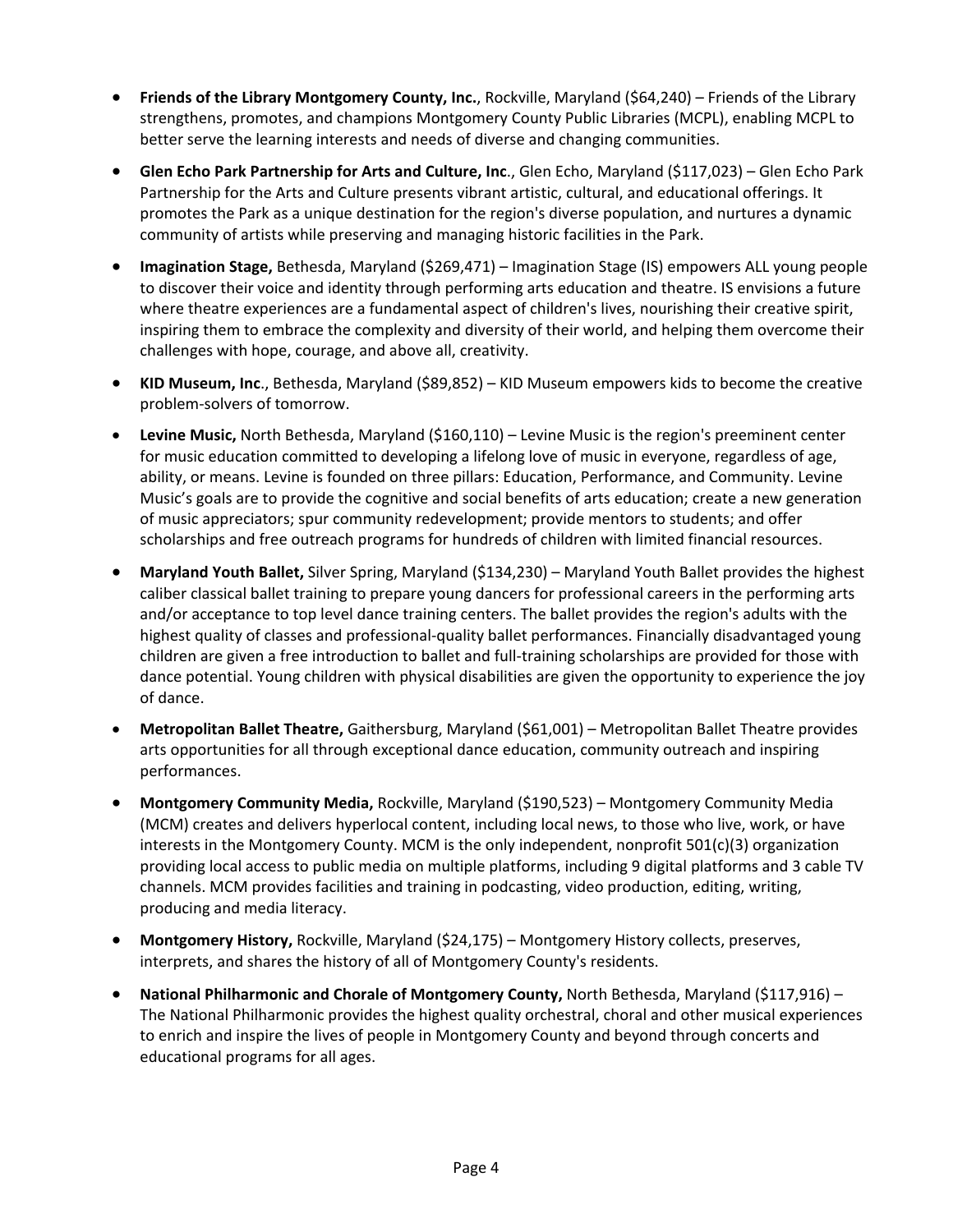- **Olney Theatre Center,** Olney, Maryland (\$427,497) Olney Theatre Center produces, presents, and tours extraordinary performances for a diversity of audiences, educates and inspires the next generation of theater-makers.
- **Round House Theatre,** Bethesda, Maryland (\$234,620) Round House is a home for outstanding ensemble acting and lifelong learning. Round House seeks to captivate audiences with stories that inspire compassion, evoke emotions, and demand conversation.
- **Sandy Spring Museum,** Sandy Spring, Maryland (\$33,357) Sandy Spring Museum supports communitydriven cultural arts and educational programs. The museum gathers community to build a sense of place and belonging.
- **Strathmore Hall Foundation, Inc.,** North Bethesda, Maryland (\$600,000) Strathmore presents and produces exemplary visual and performing arts programs for diverse audiences; creates dynamic arts education experiences; nurtures creative ideas and conversations that advance the future of the arts.
- **The Metropolitan Center for the Visual Arts (VisArts),** Rockville, Maryland (\$113,606) VisArts transforms individuals and communities through the visual arts.
- **The Puppet Co.,** Glen Echo, Maryland (\$23,333) The Puppet Co. creates and presents professional puppet theater, especially for children and families, reflecting excellence in both performing and visual arts. The Puppet Co. provides an array of supporting programs including classes, demonstrations, publications, and exhibitions. The organization maintains a puppetry library, a collection of puppets, and puppetry memorabilia focused on the mid-Atlantic region of the United States, available to the public by request.
- **The Writer's Center**, Bethesda, Maryland (\$58,993) The Writer's Center empowers writers and those who aspire to write through workshops, events, and creative collaboration. The Writer's Center also supports and celebrates those who publish.
- **Washington Conservatory of Music,** Bethesda, Maryland (\$61,232) The Washington Conservatory of Music provides exceptional musical learning and listening experiences for their students and for the community.
- **Washington Revels, Inc.,** Silver Spring, Maryland (\$47,339) Washington Revels uses performance, education, and community engagement to revive, sustain, expand, and celebrate cultural traditions -- in music, dance, storytelling, and drama -- that bind people together in spirit and joy. Washington Revels strives to illustrate the world's common humanity, connecting all people in a community that stretches across ethnic, cultural, and religious divisions.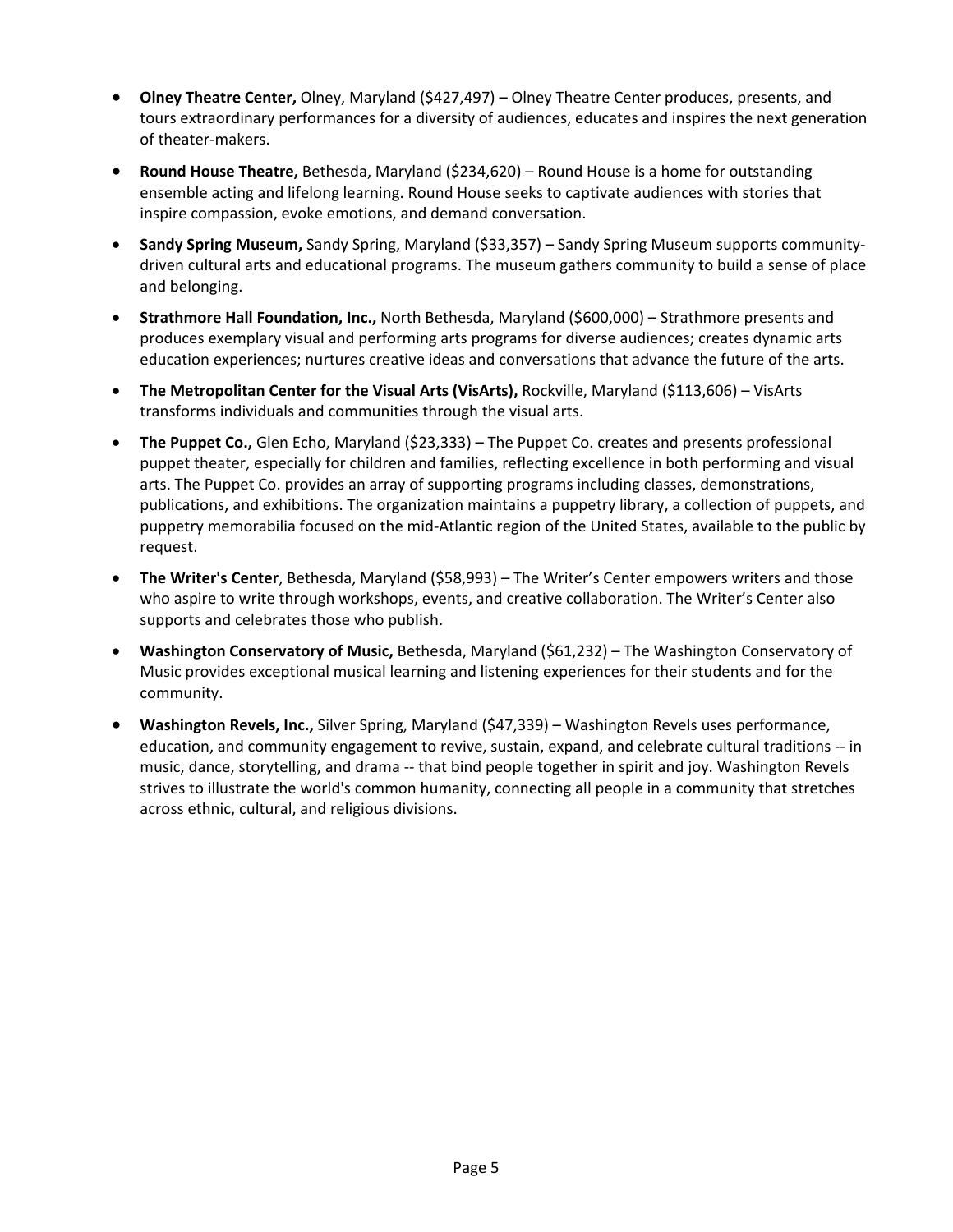## <span id="page-5-0"></span>**FY21** *General Operating Support I Grants* **(GOS I) \$849,990 awarded for July 1, 2020 – June 30, 2021**

GOS I Grants provide support to nonprofit arts and humanities organizations that have had both annual cash operating expenses and cash operating income of at least \$50,000 for the past three completed fiscal years and at least one part-time paid staff member. 35 organizations received FY21 awards in this category.

- **After School Dance Fund,** Silver Spring, Maryland (\$21,835) The After-School Dance Fund to supports the social, emotional growth of youth by promoting health, exercise, and cultural unity through Latin dance education.
- **Akhmedova Ballet Foundation, Inc**., Silver Spring, Maryland (\$32,500) Akhmedova Ballet Academy is dedicated to providing the finest quality ballet training. Young, talented dancers are trained in the Vaganova Method, with a focus on personal and artistic mentoring to become strong and fully developed artists. Students are trained to be accepted by dance companies around the world.
- **Arts for the Aging, Inc.,** Rockville, Maryland (\$39,000) Arts for the Aging (AFTA) engages older adults and their caregivers in health improvement and life enhancement through regular participation in multidisciplinary arts. AFTA stimulates minds, bodies, spirits and imaginations. A pioneer in arts programming for older adults, AFTA is a model for excellence in life-long learning and creative aging.
- **Arts on the Block**, Silver Spring, Maryland (\$39,000) Arts on the Block (AOB) empowers creative youth to imagine and shape fulfilling futures, join the creative workforce, and contribute to the quality of life in their communities. AOB provides real-world experiences in the arts and entrepreneurial training geared toward opening new pathways to learning, self-discovery, and achievement.
- **Bel Cantanti Opera,** Germantown, Maryland (\$17,500) Bel Cantanti Opera supports young opera singers through the provision of performance opportunities and offers fully-staged performances to the community in Montgomery County at an affordable ticket price.
- **Cantate Chamber Singers, Inc.,** Takoma Park, Maryland (\$14,280) Cantate Chamber Singer stimulate awareness and appreciation of sacred and secular choral music through innovative programming, creative outreach, and collaborative performances with other artists and ensembles.
- **Carpe Diem Arts, Inc.,** Silver Spring, Maryland (\$18,000) Carpe Diem Arts creates opportunities for people of all ages and walks of life to engage in the visual, literary and performing arts from a broad range of cultures and traditions--with a focus on outreach to under-resourced communities.
- **Chevy Chase Historical Society**, Chevy Chase, Maryland (\$10,200) Chevy Chase Historical Society collects, records, interprets and shares materials relating to the history of Chevy Chase, Maryland, one of America's first streetcar suburbs. Founded in 1981, the nonprofit organization provides resources for historical research and sponsors a variety of programs and activities to foster knowledge and appreciation of the community's history.
- **ClancyWorks Dance Company**, Silver Spring, Maryland (\$35,000) ClancyWorks Dance Company increases the public appetite for and understanding of the arts by presenting high-quality dance performance and educational programs to expand the relevance of dance in people's lives. ClancyWorks demonstrates that creative movement can be used to solve conflicts, develop community cohesion, improve academic achievement, and promote civic responsibility, as well as nurture leadership skills and artistic excellence in emerging artists.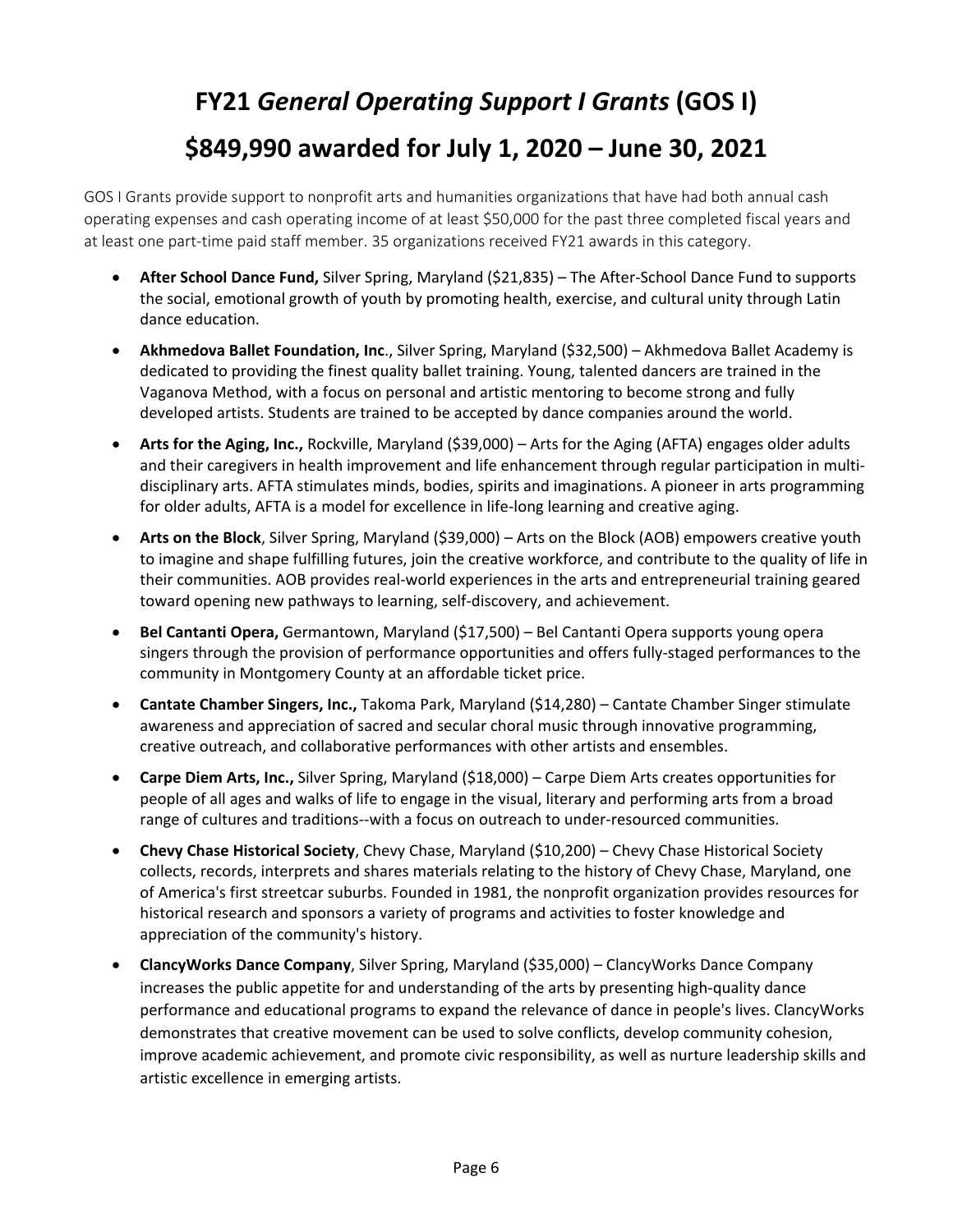- **CREATE Art Center, Inc.,** Silver Spring, Maryland (\$39,000) CREATE Arts Center sparks creativity, fosters learning, empowers individuals and facilitates community connections through the visual arts.
- **Dance Exchange**, Takoma Park, Maryland (\$39,000) Fueled by generosity and curiosity, Dance Exchange expands who gets to dance, where dance happens, what dance is about, and why dance matters.
- **Docs in Progress, Inc**., Silver Spring, Maryland (\$18,000) Docs in Progress supports emerging documentary filmmakers, and all people who have a 'story to tell'. Docs in Progress teaches the skills and provides the tools that these individuals will need to shape their stories and, in the process, educates, inspires, and transforms the way people view their world. By developing, encouraging, and celebrating new and diverse voices of all ages in documentary film, Docs in Progress also seeks to deepen the public's experience, understanding, and appreciation for documentary as a form of art and expression.
- **Flying V Ltd.,** Bethesda, Maryland (\$36,000) Flying V is redefining theatre, to invigorate and inspire people to live life with a greater sense of appreciation, adventure, and fight the cultural epidemic of existential loneliness. Bridging the gap between pop culture and high culture, Flying V creates vibrant original work, contemporary plays, and theatrical performance art inspired by genre fiction and other modern mythologies.
- **Gandhi Brigade Inc**., Silver Spring, Maryland (\$36,000) Gandhi Brigade Youth Media uses digital media education as a tool to prepare young people, particularly those from underserved and immigrant neighborhoods, to become leaders in their communities.
- **Glen Echo Pottery, Inc.,** Glen Echo, Maryland (\$17,500) Glen Echo Pottery offers ceramic classes in a relaxed but creatively serious environment. Approachable and inspirational to everyone from the tentative novice to the very experienced student, with opportunities to learn and participate in all aspects of the ceramic studio process, the organization offers the public opportunities to observe and interact with potters practicing their craft, and to view exhibitions of ceramic artwork.
- **Glorystar Children's Chorus**, Potomac, Maryland (\$17,000) Glorystar Children's Chorus (GCC) nurtures and provides excellent music education to children and youth (5-18 years old) in the joy of Choral Art. With a rich repertoire of Asian and Western music, GCC increases appreciation and builds bridges within a diverse community.
- **Inscape Chamber Orchestra**, Silver Spring, Maryland (\$16,250) Founded in 2004, Inscape Chamber Orchestra performs concerts that engage audiences with compelling experiences. Inscape is also dedicated to premiering and recording new works by American composers.
- **InterAct Story Theatre Education Association, Inc.,** Wheaton, Maryland (\$19,500) InterAct Story Theatre brings arts-based learning experiences to everyone, especially to those communities that are chronically underserved due to economic, social, and geographic constraints. InterAct Story Theatre believes that every kid, every grown-up, everywhere, deserves great theatre, whether or not you can get to a theatre. Everyone everywhere can learn and grow through artistic creation and exploration.
- **Interplay Orchestra, Inc.,** Bethesda, Maryland (\$17,500) interPLAY Orchestra is a community orchestra comprised of adults with cognitive and physical disabilities who learn to make music and perform public concerts in collaboration with high school seniors, college students and professional musicians. InterPLAY believes that music is not just about the written notes, and that cognitive disabilities should not limit a person's access to enjoy and even perform music. Orchestra members learn the music through improvisation, repetition, and memory.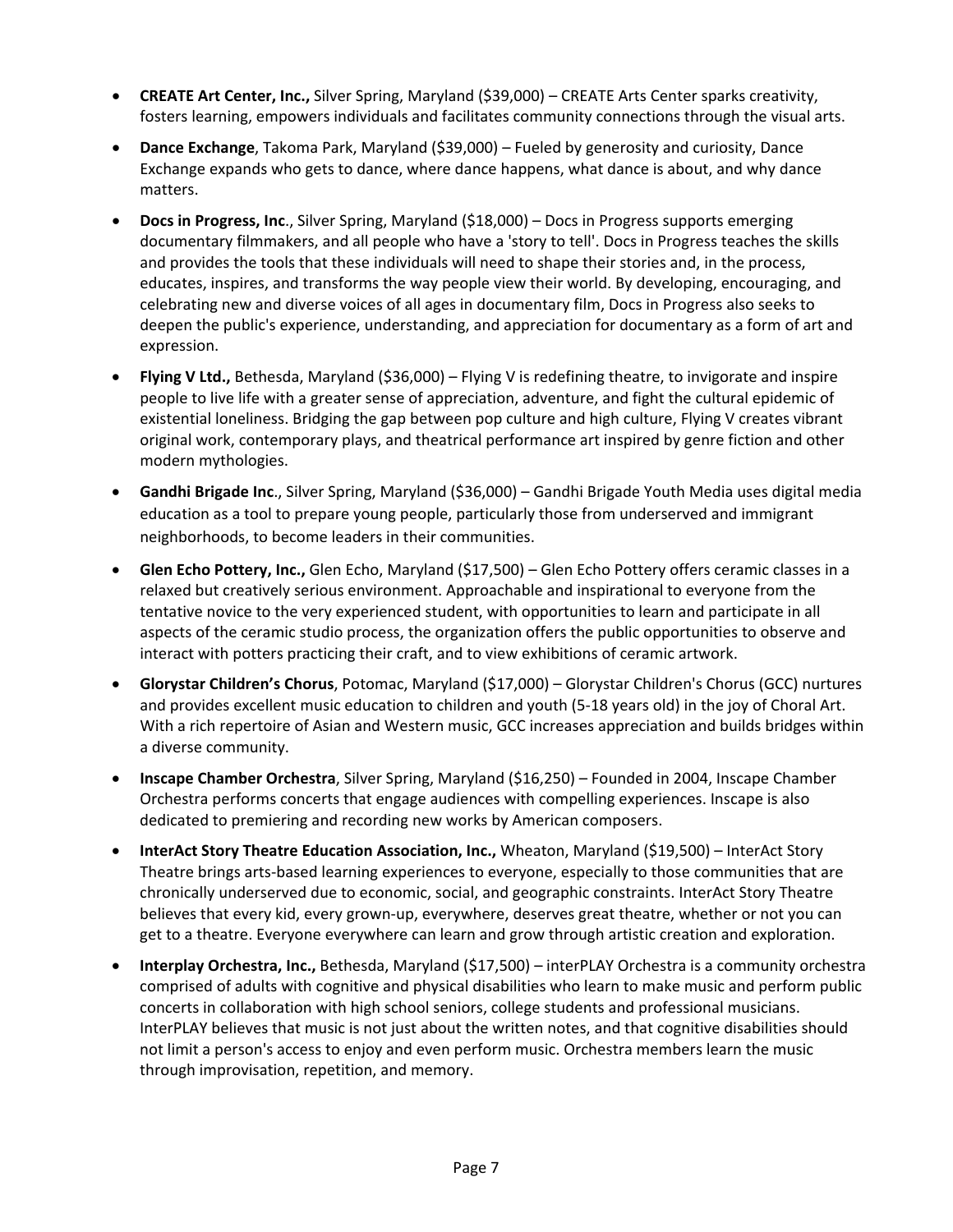- **Kalanidhi Dance**, Bethesda, Maryland (\$36,000) –Kalanidhi Dance inspires appreciation for Kuchipudi dance through artistic excellence, creative performances, high-quality educational programs, and collaborations.
- **Kentlands Community Foundation, Inc.,** Gaithersburg, Maryland (\$17,000) The Kentlands Community Foundation builds community by supporting local arts and cultural programs; provides opportunities for volunteerism and community outreach; and serves as an educational resource on the landmark new urbanist community that is Kentlands.
- **Lumina Studio Theatre**, Silver Spring, Maryland (\$35,000) Lumina Studio Theatre provides unique opportunities for young and adult actors of all levels of experience to perform classic theatre in a professional setting. Lumina engages actors in a rigorous, comprehensive performance-directed program of theatre arts, using techniques from Rudolf Steiner's Creative Speech and Drama, Michael Chekhov and Stella Adler, with in-depth vocal and character coaching, improvisation, stage combat, live music, and dance choreography supporting the production in progress.
- **Marlow Guitar International, Inc**., Rockville, Maryland (\$36,000) Marlow Guitar International Incorporated (MGI) creates community by drawing people together for entertainment, education and inspiration. MGI brings people together to experience classical guitar music from around the world through performances, classes and scholarship competitions. Additionally, MGI provides educational opportunities and fosters an appreciation for classical guitar.
- **National Capital Trolley Museum**, Silver Spring, Maryland (\$15,000) The National Capital Trolley Museum preserves and interprets the heritage of electric and interurban railways for the benefit of present and future generations. The organization supplements its collections with significant national and international objects to enhance its interpretive programs. The Museum acquires and manages collections of objects related to the history of electric street railways; administers real and personal property; operates an electric railway for interpretive purposes; and publishes histories of electric railways.
- **New Orchestra of Washington,** Rockville, Maryland (\$18,000) The New Orchestra of Washington (NOW) makes music relevant to new generations of audiences through virtuoso performances that combine a range of genres with fresh interpretations of classic works, and through community-building projects that engage both new and experienced concertgoers.
- **Peerless Rockville Historic Preservation Ltd.,** Rockville, Maryland (\$34,000) Peerless Rockville Historic Preservation, Ltd. is an award-winning nonprofit, community-based organization founded in 1974 to preserve buildings, objects, and information important to Rockville's heritage. Peerless Rockville advances its goals through education, example, advocacy, and community involvement.
- **Photoworks, Inc.,** Glen Echo, Maryland (\$17,000) Photoworks is a photography program located at Glen Echo Park, MD. Photoworks offers lectures, courses, gallery exhibitions, and community outreach to enrich and broaden the lives of photographers and students at all levels. The organization aims to be a preeminent photography community that preserves traditions while also exploring the frontiers of visual expression.
- **Project Change**, Olney, Maryland (\$17,500) Project Change is a youth-driven, non-profit organization empowering middle and high school students to be agents for positive change within their communities through opportunities focused on youth health, safety, service, leadership, and theater arts.
- **Silver Spring Town Center, Inc.,** Silver Spring, Maryland (\$23,725) Silver Spring Town Center Inc., educates, entertains, and inspires residents of all ages by activating public spaces with arts and cultural events that embrace the region's diversity and build community connections.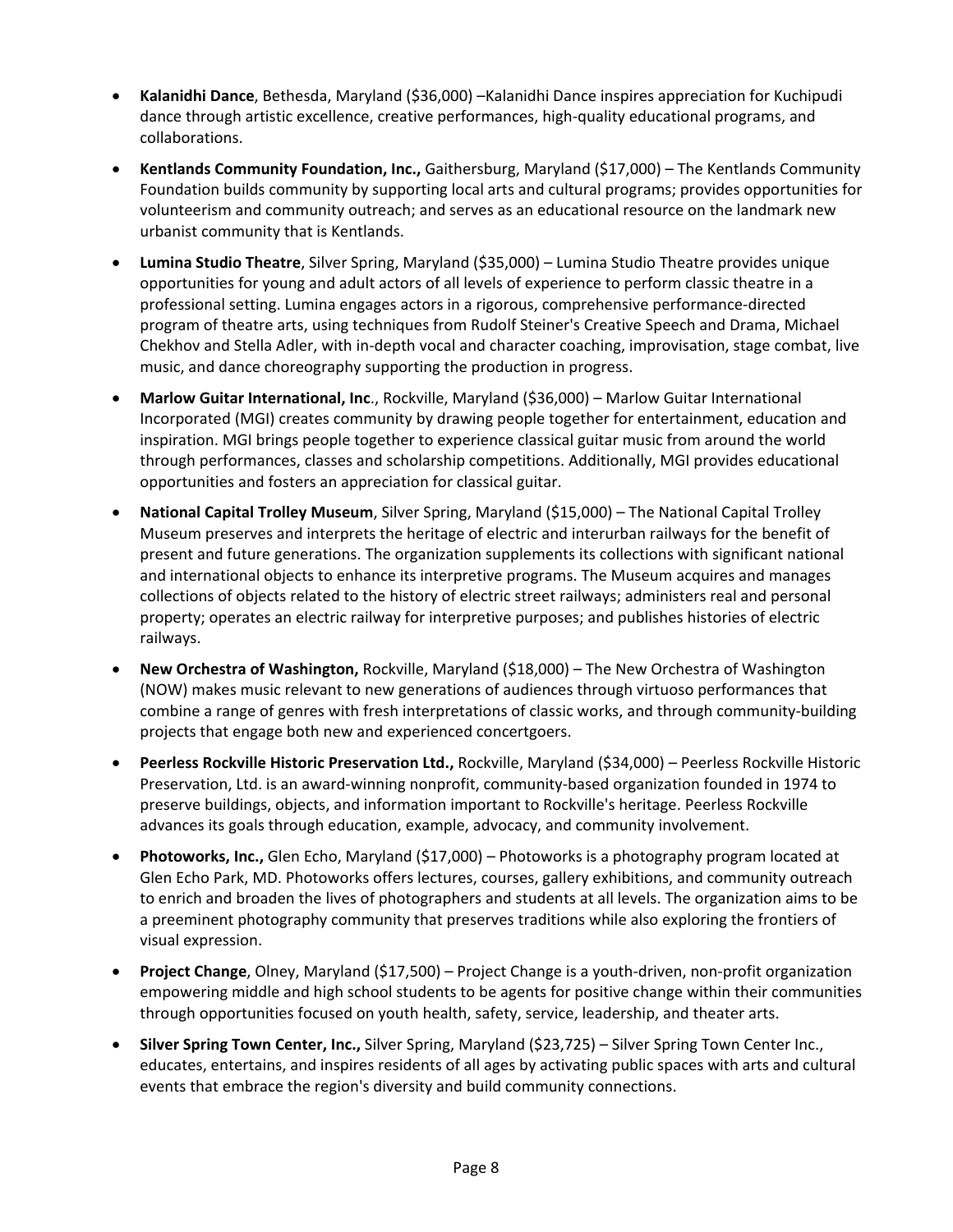- **Story Tapestries, Inc.,** Germantown, Maryland (\$19,500) Story Tapestries is a leading arts organization that serves the community through professional storytelling, theater, dance, spoken word performances and other art forms. Performances occur in a variety of public spaces including community centers, local theaters, libraries, and schools. Story Tapestries also offers workshops and in-depth training programs for adults and children to develop skills in various art forms, cultivating how to use the performing, visual, and literary arts to develop their voice, share their stories and increase their literacy, socialemotional and STEAM skills.
- **Symphony of the Potomac,** Potomac, Maryland (\$17,000) Symphony of the Potomac (SOTP) is a community-based, musician-run orchestra. SOTP offers affordable concerts in Montgomery County, increases awareness of and educates the community about classical music and orchestral performance. SOTP also provides talented young people and qualified adult amateurs the opportunity to play under a professional conductor, with professionally trained musicians, and offers performances to schoolchildren and adults in residential care.
- **Victorian Lyric Opera Company**, Rockville, Maryland (\$23,800) The Victorian Lyric Opera Company produces high-quality performances of light operatic works. The organization also offers educational and performance opportunities for the community.
- **Young Artists of America at Strathmore**, North Bethesda, Maryland (\$28,000) Young Artists of America at Strathmore (YAA) is an educational organization offering excellent training to gifted and committed young performing artists in a professional and nurturing environment. Through mentorship and individualized instruction from renowned artists, students work collaboratively to perform fully orchestrated works of music-theatre in state-of-the-art venues such as the Music Center at Strathmore, where YAA resides as the arts center's first Affiliate.
- **Youth Art for Healing, Inc.,** North Bethesda, Maryland (\$17,500) Youth Art for Healing brings works of art created by youth into healthcare environments to provide a sense of comfort, inspiration, and healing for patients, their loved ones, and healthcare professionals.
- **Zemer Chai**, Kensington, Maryland (\$11,900) Zemer Chai ("Living Song" in Hebrew) is a volunteer choir of 35 singers dedicated to the preservation and performance of the full range of Jewish choral repertoire, including liturgical and classical pieces, worldwide Jewish folk music in multiple languages (English, Hebrew, Yiddish, Ladino), and new works composed especially for the choir. The singers come from all walks of Jewish life, finding common ground in their love of the music, and their commitment to sharing it. Now in its 44<sup>th</sup> year, the choir has served as a unique cultural and educational resource in Montgomery County.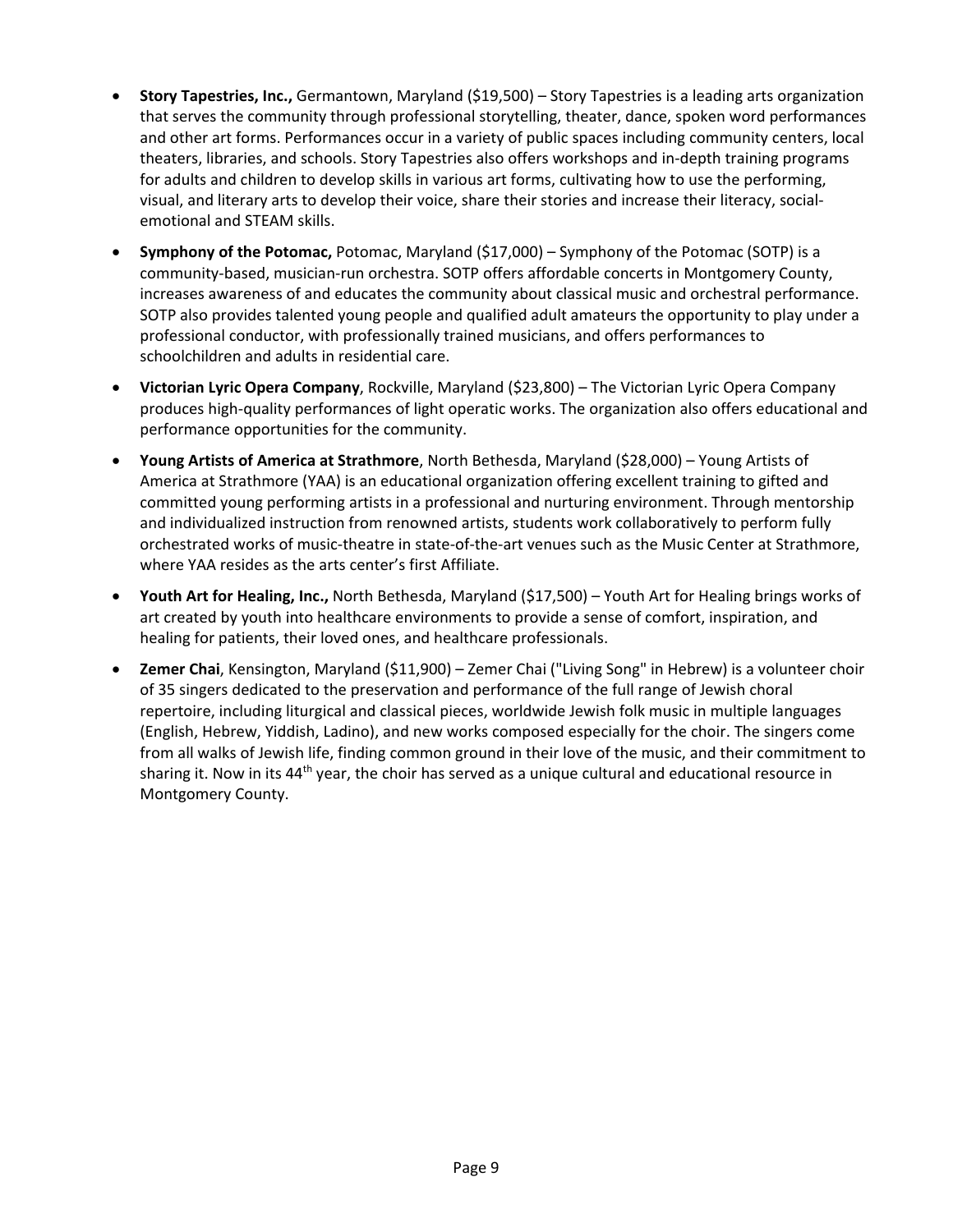#### <span id="page-9-0"></span>**FY21** *Advancement Grants* **(AG) \$265,711 awarded for July 1, 2020 – June 30, 2021**

*Advancement Grants* assist arts and humanities organizations in attaining fiscal stability and long-term viability. Grants support long-term planning and technology improvements critical to an organization's arts/humanities mission. 7 organizations received FY21 awards within this category.

- **Arts for the Aging, Inc.,** Rockville, Maryland (\$15,073) Arts for the Aging (AFTA) engages older adults and their caregivers in health improvement and life enhancement through regular participation in multidisciplinary arts. AFTA stimulates minds, bodies, spirits and imaginations. A pioneer in arts programming for older adults, AFTA is a model for excellence in life-long learning and creative aging.
- **Arts on the Block**, Silver Spring, Maryland (\$75,000) Arts on the Block (AOB) empowers creative youth to imagine and shape fulfilling futures, join the creative workforce, and contribute to the quality of life in their communities. AOB achieves provides real-world experiences in the arts and entrepreneurial training geared toward opening new pathways to learning, self-discovery, and achievement.
- **ClancyWorks Dance Company**, Silver Spring, Maryland (\$45,000) ClancyWorks Dance Company increases the public appetite for and understanding of the arts by presenting high-quality dance performance and educational programs to expand the relevance of dance in people's lives. ClancyWorks demonstrates that creative movement can be used to solve conflicts, develop community cohesion, improve academic achievement, and promote civic responsibility, as well as nurture leadership skills and artistic excellence in emerging artists.
- **Peerless Rockville Historic Preservation Ltd.,** Rockville, Maryland (\$12,800) Peerless Rockville Historic Preservation, Ltd. is an award-winning nonprofit, community-based organization founded in 1974 to preserve buildings, objects, and information important to Rockville's heritage. Peerless Rockville advances its goals through education, example, advocacy, and community involvement.
- **The Writer's Center**, Bethesda, Maryland (\$11,700) The Writer's Center empowers writers and those who aspire to write through workshops, events, and creative collaboration. The Writer's Center also supports and celebrates those who publish.
- **Strathmore Hall Foundation, Inc.,** North Bethesda, Maryland (\$89,600) Strathmore presents and produces exemplary visual and performing arts programs for diverse audiences; creates dynamic arts education experiences; and nurtures creative ideas and conversations that advance the future of the arts.
- **Young Artists of America at Strathmore**, North Bethesda, Maryland (\$16,538) Young Artists of America at Strathmore (YAA) is an educational organization offering excellent training to gifted and committed young performing artists in a professional and nurturing environment. Through mentorship and individualized instruction from renowned artists, students work collaboratively to perform fully orchestrated works of music-theatre in state-of-the-art venues such as the Music Center at Strathmore, where YAA resides as the arts center's first Affiliate.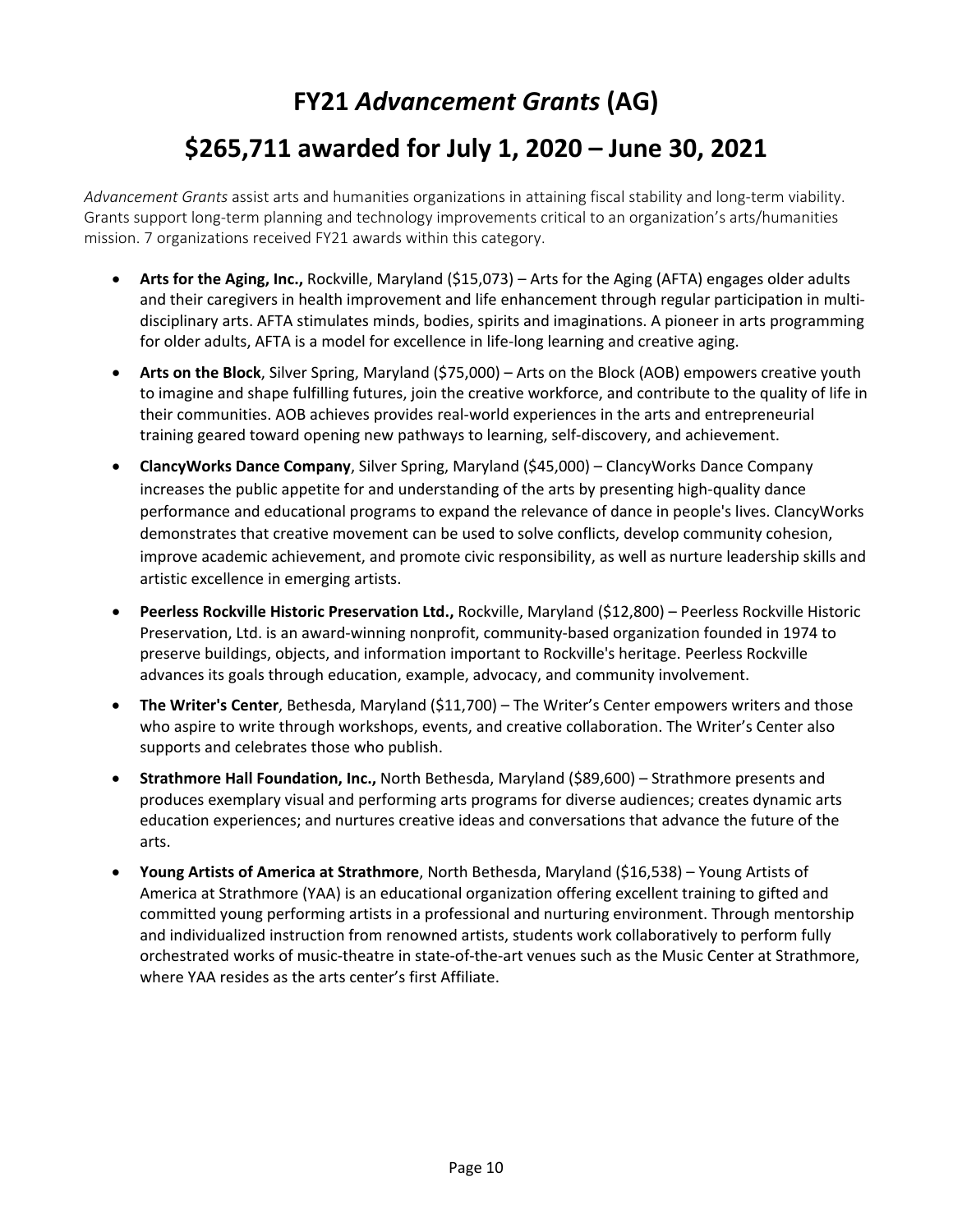#### <span id="page-10-0"></span>**FY21** *Programming & Capacity Building Project Grants* **(PCBPG) \$153,575 awarded for July 1, 2020 – June 30, 2021**

*Programming & Capacity Building Project Grants* provide support for the high-quality programs open to the public, as well as capacity-building projects, of arts and humanities organizations or groups that may or may not have 501(c)(3) status. 28 organizations received FY21 awards within this category.

- **Best Medicine Rep**, Gaithersburg, Maryland (\$7,200) Best Medicine Rep is a professional theater specializing in new comedies. Best Medicine Rep fosters community through shared laughter, empathy and purpose. Performed stories provide a communal experience and the shared joy of laughter.
- **Bethesda Little Theatre**, Olney, Maryland (\$3,750) Bethesda Little Theatre (BLT) is dedicated to producing performances intended to entertain audiences in our local community and to encourage public appreciation of theater. BLT donates a portion of their profits to the Patient Emergency Fund and other charities managed by NIH and NIH R&W Association. BLT is focused on giving back to the community, and also performs shows at senior living centers throughout the year.
- **ChorSymphonica**, Rockville, Maryland (\$7,000) The Rockville Bach Academy enriches the community with classical music through its ensemble of professional musicians, ChorSymphonica. The organization inspires, educates, enlightens, and enriches the community with unique choral concerts, performed at the highest artistic standard. ChorSymphonica strives to promote appreciation for and understanding of classical music, often bilingually, through educational programming such as Conversation Concerts.
- **Damascus Theatre Company,** Damascus, Maryland (\$2,730) Damascus Theatre Company (DTC) entertains, engages, and inspires theatrical artists and audiences from the diverse communities of Montgomery County, MD. Since its inception 34 years ago, DTC has pursued 3 goals: 1) producing award winning community musical theatre; 2) continued development of its DTC Junior program; and 3) positively impacting the community through affordable tickets and membership fees, discounts to community organizations, offering workshops and community service hours for students.
- **DC South Asian Arts Council Inc.**, Gaithersburg, Maryland (\$5,000) The DCSAACI is the South Asian cultural Ambassador to promote music, films, dance, theater, books, painting, and host panel discussions on important social issues. The organization brings people together, celebrates what we have in common and appreciates South Asian art, culture, and food. DCSAACI hosts the *Washington DC South Asian Film Festival* (DCSAFF), highlighting the best in alternative cinema from India, Pakistan, Afghanistan, Bangladesh, Nepal, and Sri Lanka.
- **F. Scott Fitzgerald Literary Conference, Inc**., Rockville, Maryland (\$7,200) The organization fosters understanding and appreciation of the literary arts (fiction, non-fiction, poetry, play/screenwriting, and literary journalism.) The organization sponsors the annual *F. Scott Fitzgerald Literary Festival*, which recognizes an outstanding American writer, and supports, encourages, and assists aspiring and emerging writers and students through short story contests and workshops. The organization also works with other cultural organizations to keep the legacy of F. Scott and Zelda Fitzgerald and their ties to Maryland alive.
- **FocusMusic**, Rockville, Maryland (\$3,750) FocusMusic brings folk and acoustic music to a growing audience through performance, education, and participation in the musical folk arts. FocusMusic works collaboratively with other nonprofit folk and acoustic music presenters, and provides performance opportunities for emerging and nationally touring singer-songwriters.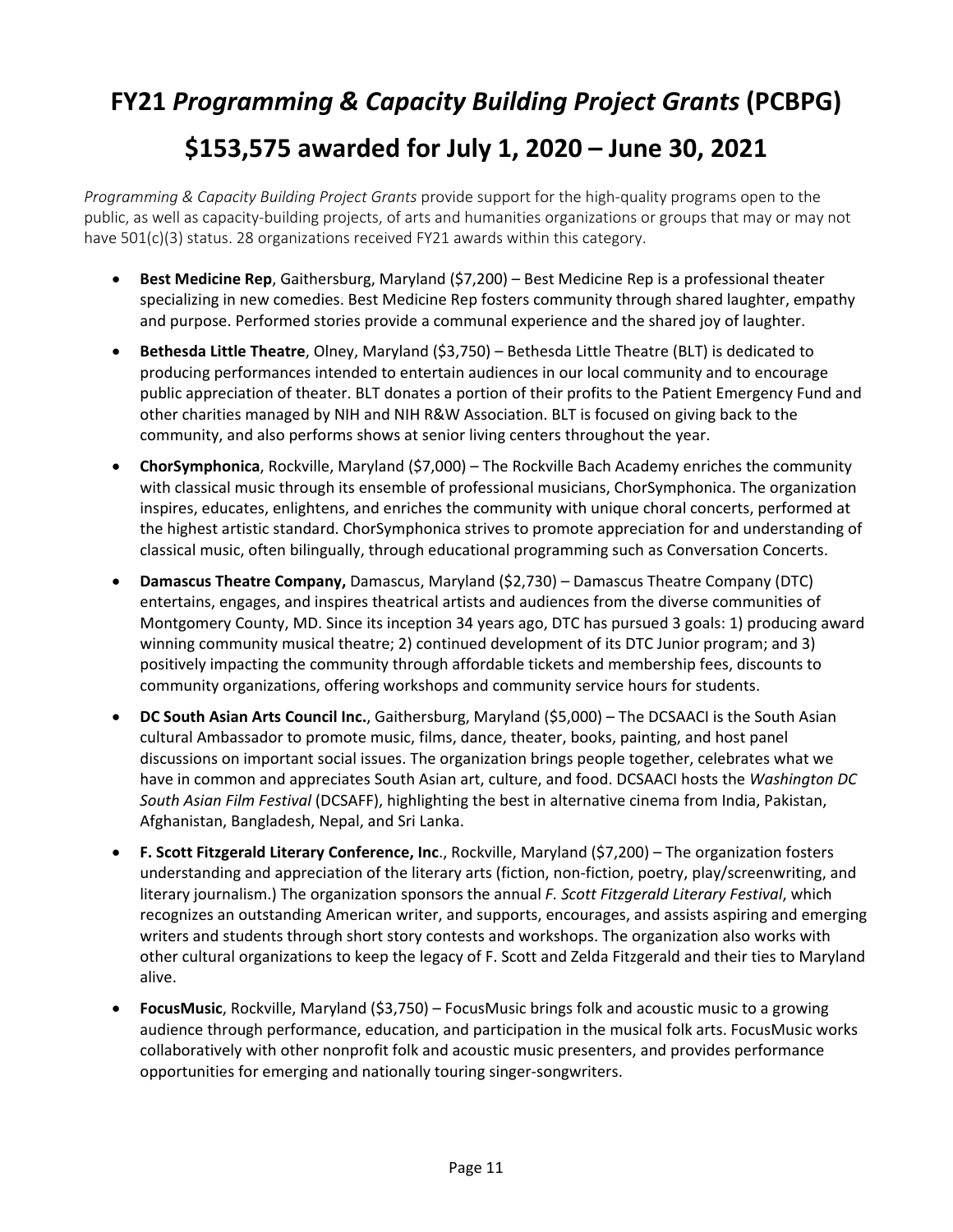- **Four Seasons Dancers, Inc.,** Rockville, Maryland (\$4,540) Dedicated to the development, exploration, and advancement of international dance and to the service and promotion of the art of dance, Four Season's Dancers focuses exclusively on presenting a globally-inspired program that reflects the cultures and heritages of various nations. Works are presented to the community at-large, as well as to the senior and differently abled community through outreach programs.
- **Harmony Express**, Germantown, Maryland (\$3,024) Harmony Express is a barbershop-style mixed a cappella chorus, and the Germantown, MD chapter of the Barbershop Harmony Society (aka the Society For The Preservation And Encouragement Of Barbershop Quartet Singing In America), whose motto is Everyone in Harmony. Harmony Express generates fun through excellence, celebrating harmony in the barbershop style, promoting fellowship and friendship among members, enhancing the community through performance, and participating in Barbershop Harmony Society events and competitions.
- **AmaZing Theatre Company, Inc. (Formerly Heralds of Hope Theatre Company)**, Laytonsville, Maryland (\$7,500) – AmaZing Theatre Company is an African American theater company established in Montgomery County in 2008. The theater supports artists through education, training, promoting and assisting new playwrights. Focused on the growth of diverse audiences, the theater promotes valuebased plays that depict contemporary real-life issues and universal themes in society.
- **Kolot HaLev,** Kensington, Maryland (\$7,500) Kolot HaLev is a non-audition community choir that provide opportunities for any member of the community to participate in choral music. Kolot HaLev enhances the musical capabilities of members through a commitment to musical excellence, shares and preserves the diversity of Jewish history, liturgy, and culture by entertaining and educating as broad an audience as possible, while striving to build bridges of communication and understanding between denominations and communities.
- **Montgomery Philharmonic, Inc.,** Rockville, Maryland (\$7,500) Montgomery Philharmonic is a community-based symphony orchestra that serves the public through high quality programing of symphonic orchestra music that is adventurous and engaging, welcoming its musicians, audience, and celebrating education, accessibility, diversity, and inclusion.
- **Montgomery Symphony Orchestra,** Takoma Park, Maryland (\$4,603) The Montgomery Symphony Orchestra (MSO) is a community orchestra dedicated to providing free quality public classical music performances and educational programs. Originally founded in 1946, MSO's objectives are to offer members the opportunity to play and develop as musicians; support young musicians from the community through concerts; highlight music by diverse composers; and enhance appreciation of live orchestral music for community audiences.
- **NIH Community Orchestra**, Bethesda, Maryland (\$2,590) –– NIH Community Orchestra (NIHCO) takes pride in being a friendly, community-oriented group that prepares quality music performances for audiences in Montgomery County and encourages members musical growth. Members of NIHCO include employees of NIH, other government agencies, the private sector, and retirees. In lieu of charging admission, concert patrons are invited to donate to the NIH Charities, which include Children's Inn at NIH, Special Love camps, and Friends of Patients at NIH.
- **NIH Philharmonia**, Bethesda, Maryland (\$3,500) NIH Philharmonia performs free and educational classical music concerts for the community in an intimate concert experience that engages concertgoers of all ages. Presented with a high level of musical excellence, the annual concert series includes wellknown works, new works, and pieces rarely performed by orchestras. The goal is to reach out to audience members who range in age from 3 to 102 and inspire them through classical music.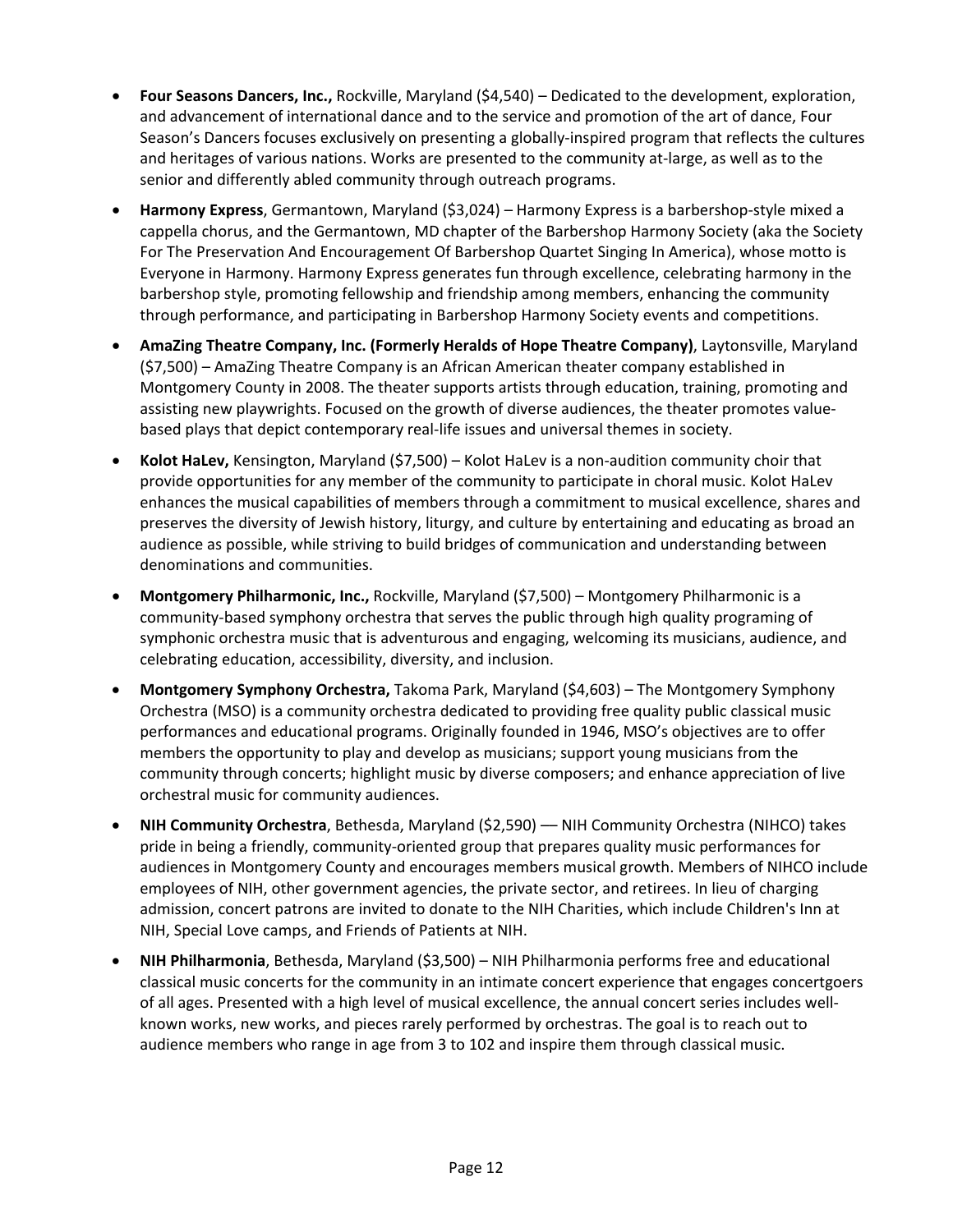- **Orfeia Vocal Ensemble**, Silver Spring, Maryland (\$4,485) Orfeia Vocal Ensemble is an all-woman's vocal ensemble dedicated to keeping alive and sharing the unique vocal traditions of Bulgaria and Eastern Europe. Under the direction of its Artistic Director and celebrated Bulgarian singer and composer Tatiana Sarbinska, through performances and workshops, Orfeia is uniquely able to reproduce the unforgettable, authentic sound of Balkan women's village singing and folklore choruses, making rich, diverse, and beautiful music, together with its cultural context, accessible to audiences.
- **Peace Mountain Theatre Company**, Darnestown, Maryland (\$4,320) –– Peace Mountain Theatre Company (PMTC) produces quality theatrical productions and educational programs that entertain the senses, engage the mind and touch the heart. PMTC addresses subjects and explores issues that are of importance to the community. The theater produces educational outreach programs that incorporate the talents of actors and the theatrical medium in a unique and stimulating manner to raise awareness. PMTC includes equity, diversity, and inclusion considerations in all aspects of their operation.
- **Peter's Alley Inc.**, Bethesda, Maryland (\$5,000) Peter's Alley is dedicated to creating uniquely intimate works of dramatic realism crafted in an environment of kind, respectful collaboration.
- **Rockville Brass Band**, Silver Spring, Maryland (\$6,129) Rockville Brass Band is a 38-piece brass and percussion ensemble based in Montgomery County. The band dedicates itself to establishing and preserving the British brass band tradition by performing a full range of musical styles including marches, classical, jazz, and popular music. The band strives for musical excellence while promoting the British brass band tradition.
- **Six Degree Singers**, Silver Spring, Maryland (\$7,500) Six Degree Singers (SDS) was founded in 2009 as a community choir with the goal of keeping musical training and knowledge relevant to the lives of young professionals and the communities they are creating. SDS is a musical community of friends, families, parents, and coworkers. SDS gives back to the place that supported and nurtured its musical dream. To do this, SDS provides performance opportunities, free musical education, and public outreach to keep music fresh and alive as a vital part of the community.
- **Tagore Music Group of Greater Washington, DC**, North Potomac, Maryland (\$5,000) Tagore Music Group of Greater Washington DC strives to familiarize the community of theatergoers in the Greater Washington DC area with the Nobel-laureate Indian poet/lyricist/thinker Rabindranath Tagore's philosophy of peace, humanity, and equality through the staging of his dramas, dance-dramas, and musicals. The audience gets a chance to experience an excellent playwright's work; the cast and crew receive a hands-on education on all aspects of staging a successful play.
- **Takoma Park Folk Festival, Inc.,** Takoma Park, Maryland (\$7,500) The Takoma Park Folk Festival, Inc. presents a free annual folk festival in Takoma Park, MD each September that celebrates the arts and the Takoma Park-Silver Spring community. The event, which is held rain or shine, presents six stages of music and dance, a juried crafts show, international food, community nonprofit tables, and children's games and activities.
- **The Bethesda Blues & Jazz Foundation, Inc**., Bethesda, Maryland (\$7,200) The Bethesda Blues & Jazz Foundation is a non-profit music and educational organization. The Foundation provides an educational environment and opportunities for young musicians to experience and perform jazz music. The Foundation created the Bethesda Blues & Jazz Youth Orchestra ("BBJYO") in 2017 for musicians, ages 11 to 17.
- **The National String Symphonia**, North Bethesda, Maryland (\$7,200) The National String Symphonia (NSS) is a fully professional symphonic string orchestra. The NSS preserves, promotes, and presents string orchestra music through a diverse array of concert performances, educational workshops, and innovative programming.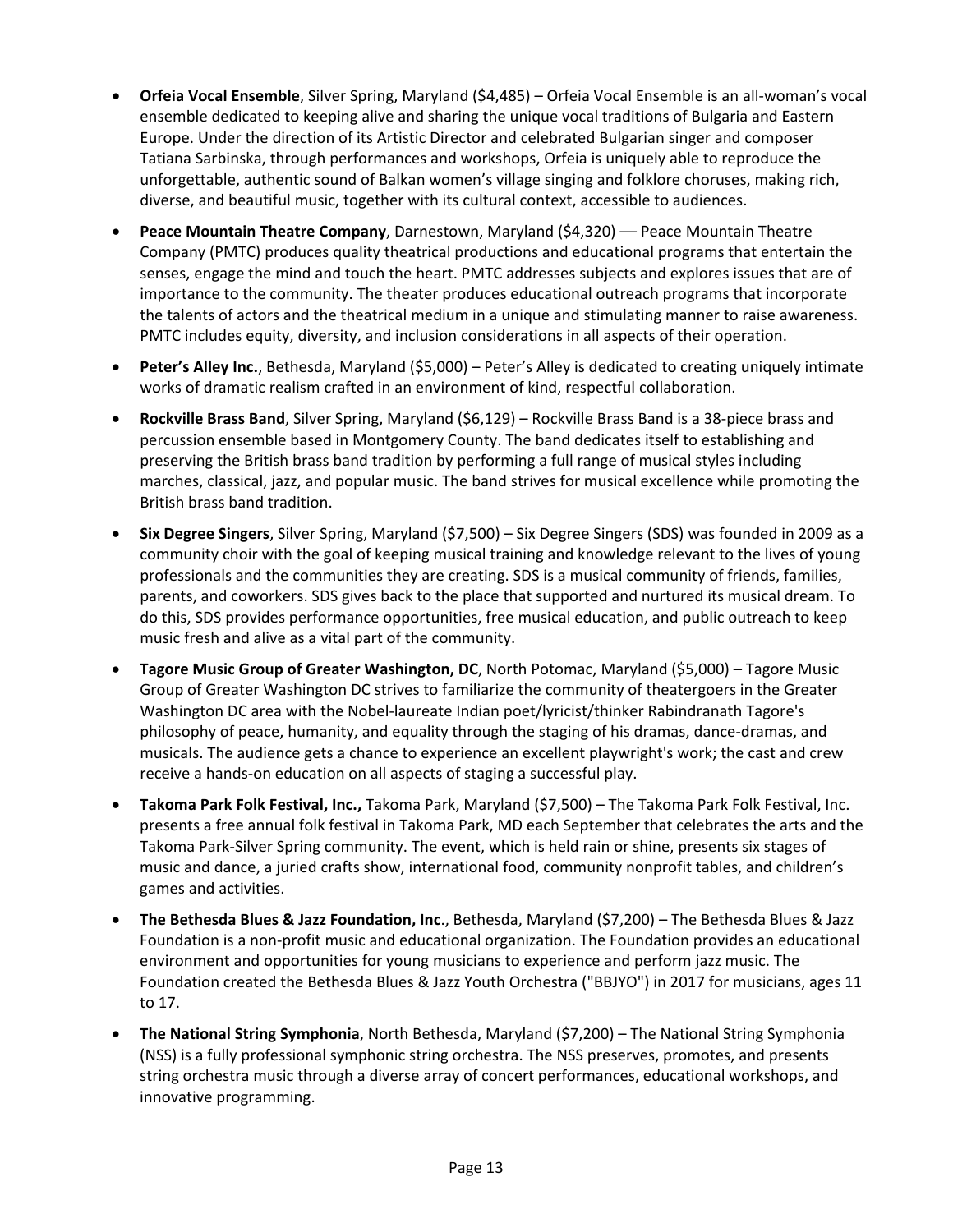- **Trinity Chamber Orchestra**, Germantown, Maryland (\$5,330) The Trinity Chamber Orchestra performs outstanding sacred and secular music from the Baroque period through the present. The orchestra is made up of dedicated professional and avocational musicians. Volunteer musicians come together because they love making music together and giving joy to their audiences. There is no requirement to belong to a faith group and there is no proselytizing.
- **Unexpected Stage Company**, Gaithersburg, Maryland (\$5,100) Unexpected Stage Company is a professional theater that dedicates itself to honoring the intricacies and intimacies of the complete human experience. To that end, Unexpected Stage Company seeks to unite people, place, and storytelling to explore interconnection.
- **Washington Metropolitan Gamer Symphony Orchestra**, Rockville, Maryland (\$4,424) The Washington Metropolitan Gamer Symphony Orchestra is a community orchestra and choir that shares and celebrates video game music with a wide audience by offering affordable, accessible concerts.
- **Wildwood Summer Theatre,** Bethesda, Maryland (\$7,000) Wildwood Summer Theatre strives to improve the quality of Maryland's youth summer theatre. The theatre creates an educational yet professional environment in which youth, fourteen to twenty-five, can discover, explore, and refine a passion for theatrical production based on the core values of accountability, respect, quality, integrity, and teamwork.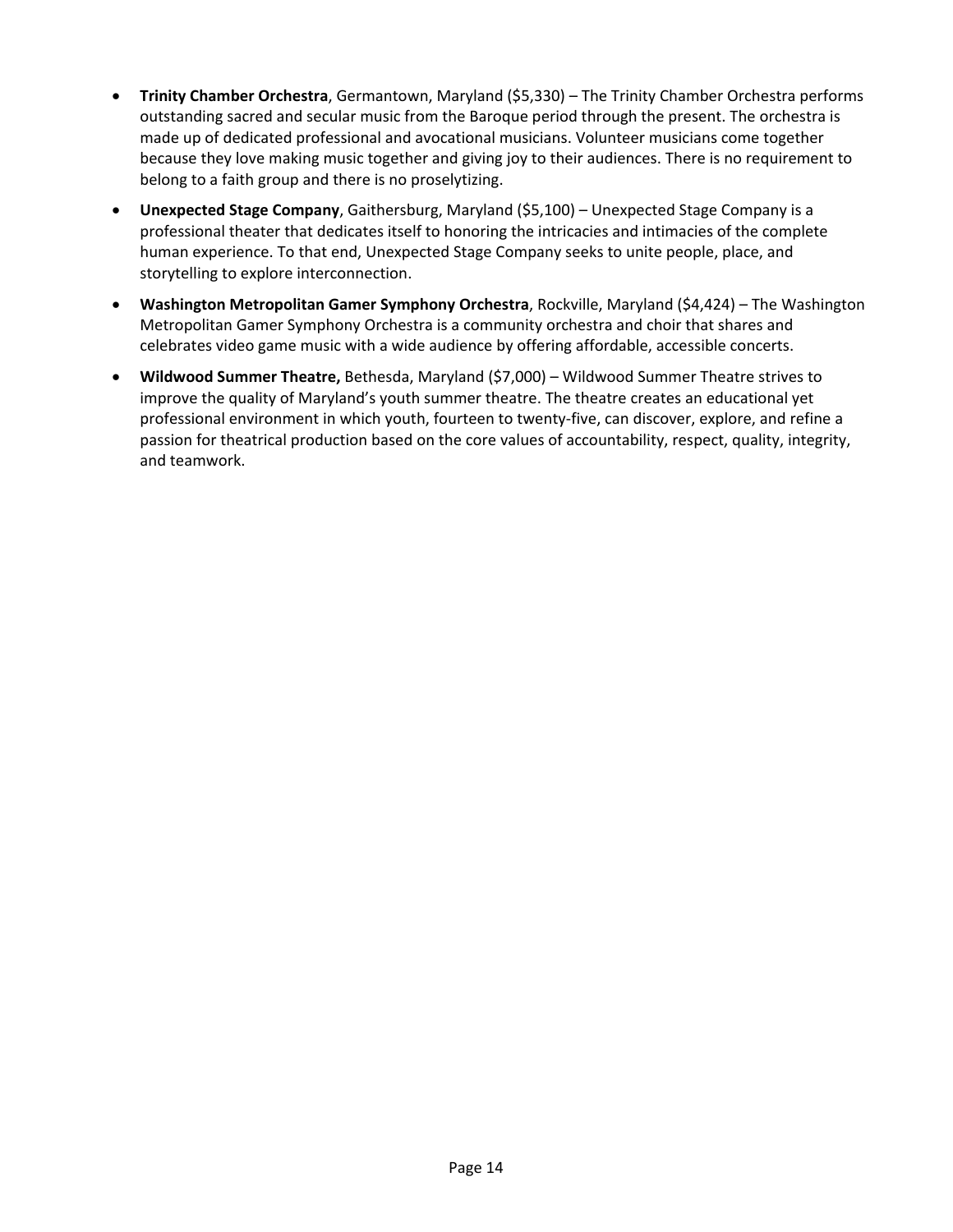### <span id="page-14-0"></span>**FY21** *Artists & Scholars Project Grants* **(ASPG) \$155,556 awarded for July 1, 2020 – June 30, 2021**

*Artists & Scholars Project Grants* support the work of individual artists and scholars who reside in Montgomery County. Projects focus on the creation and/or presentation of artistic/scholarly work and can also support professional development. 41 artists and scholars received FY21 awards within this category.

- **Adrienne Clancy**, Silver Spring, Maryland (\$5,000) Dancer whose work explores architecturally informed partnering developed among diverse artists.
- **Adrienne Moumin**, Silver Spring, Maryland (\$2,606) Visual artist specializing in hand-cut-andassembled gelatin silver photo collages, and for the black and white photographs from which they are made.
- **Alyscia Cunningham**, Silver Spring, Maryland (\$5,000) Author, filmmaker, photographer, and lecturer whose work focuses on changing the dialogue about beauty standards for women through documentary film and unaltered photography.
- **Amy Finkelstein**, Takoma Park, Maryland (\$4,000) Photographer specializing in straight analog photos of mixed-media constructions of materials as a means of mirroring our general sense of contemporary complexities, and as an attempt to hold the viewer in an act of questioning.
- **Anthony Harvey**, Germantown, Maryland (\$3,500) Fashion designer for *Indiskreet*, catering to the multifaceted lifestyles of people living in urban areas through vibrant colors and graphics on vogue silhouettes.
- **Barbara Siegel**, Kensington, Maryland (\$3,600) Visual artist interested in sparking fresh and productive conversations about difficult subjects through the mark-making process of painting.
- **Beverly Ress**, Silver Spring, Maryland (\$2,160) Visual artist focused on depictions of natural history and medical specimens using colored pencil on paper, which is then further manipulated with abstract postrendering interventions to contrast the representational drawing.
- **Bonnie Rich**, Silver Spring, Maryland (\$3,750) Director, writer, and speaker interested in expanding offerings and points of engagement with her feature debut, a personal documentary about her family's relationship with Jewish traditions.
- **Carol Solomon**, Montgomery Village, Maryland (\$3,136) Author who writes contemporary domestic fiction set in common places ordinary people encounter daily, transformed into settings for tragedy and triumph as ordinary people face their passions and fears.
- **Cissa Paz**, North Bethesda, Maryland (\$3,750) Musician influenced by the local jazz sounds and her Brazilian African-Indigenous background.
- **Cory Oberndorfer**, Rockville, Maryland (\$3,564) Visual artist focused on a pop art style, offering the viewer the comfort of the familiar with subtle indications that memories of the past are idealized more than the reality of the experience.
- **Damon Arhos**, Takoma Park, Maryland (\$4,392) Interdisciplinary visual artist seeking to expose the destructive nature of prejudice while advocating for compassion.
- **Danielle Mysliwiec**, Takoma Park, Maryland (\$2,168) Visual artist specializing in intricately woven abstract paintings, using a specialized tool to extrude wet oil paint in "threads."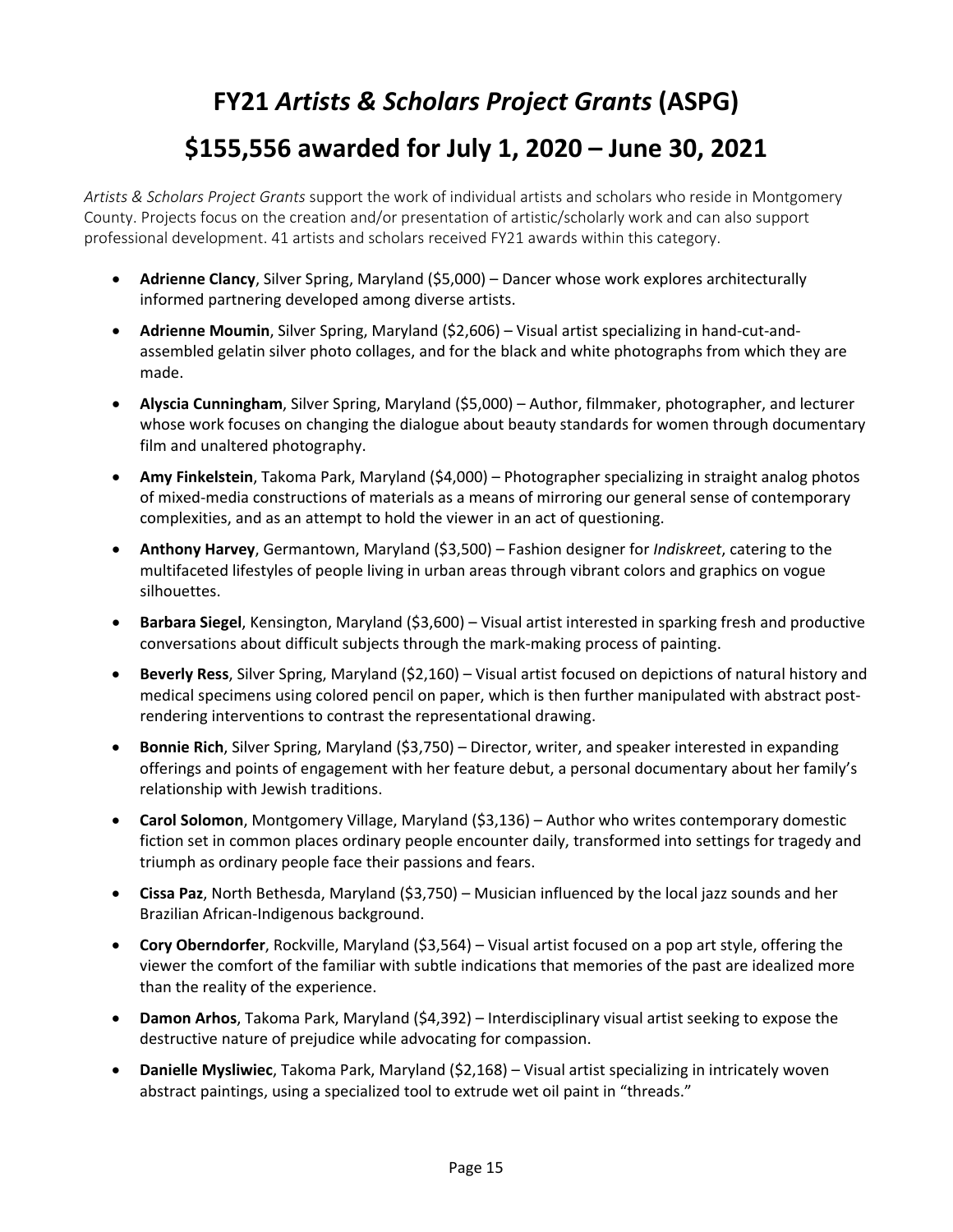- **Deepak Ram**, North Bethesda, Maryland (\$4,000) Musician known for evocative performances in traditional North Indian (Hindustani) classical music, collaborations with musicians of other genres, and innovative compositions.
- **Derek Ross**, Chevy Chase, Maryland (\$3,500) Musician focused on performing and producing an album with the ukulele.
- **Dominick Rabrun**, Silver Spring, Maryland (\$4,750) Multidisciplinary visual artist whose work is a mixture of traditional practices merged with experimental but equally important digital practices.
- **Elzbieta Sikorska**, Silver Spring, Maryland (\$3,750) Visual artist whose initial interest in pencil drawings has evolved into extending drawing into new areas such as printmaking, papermaking, and photoetching.
- **Erin Roberts**, Silver Spring, Maryland (\$5,000) Author focused on writing speculative fiction, creating new worlds as a creative framework to explore the one that we all live in.
- **Fleur Gedamke**, Silver Spring, Maryland (\$4,500) Photographer whose work captures the in-between moments that are overlooked yet embody the heart of the subject matter.
- **Frank Martin**, Silver Spring, Maryland (\$4,500) Musician who performs folk-soul original and cover songs on acoustic guitar and harmonica.
- **Hillary Steel**, Silver Spring, Maryland (\$5,000) Visual artist specializing in weaving and resist dyeing, incorporating ikat and plangi into hand-woven wall pieces.
- **Jack Boul**, Bethesda, Maryland (\$4,000) Visual artist whose work, although representational, maintains that all art is essentially abstract and as much about relationships as about any ostensible subject matter.
- **Jacqueline Hoysted**, Bethesda, Maryland (\$4,000) Multimedia project-based artist and activist, primarily focused on advancing awareness of social and political issues.
- **Javier Farias**, Potomac, Maryland (\$2,700) Musician and composer, writing extensively for the guitar in varying genres ranging from solo classical and electric to full guitar ensembles, as well as other instrumental combinations.
- **Jeremy Eig**, Chevy Chase, Maryland (\$2,880) Musician and devoted advocate for new music, particularly the expansion of the clarinet solo literature.
- **John Weber**, Kensington, Maryland (\$1,947) Visual artist specializing in oil painting, whose representational works are about personal connection.
- **Liliane Blom**, Rockville, Maryland (\$3,750) Visual artist focused on creating installations and digital paintings exploring invisible boundaries.
- **Lynn Alleva Lilley**, Silver Spring, Maryland (\$3,750) Photographer whose work is rooted in a connection with place and nature, with a particular interest in the photobook as a uniquely intimate way of presenting works.
- **Megan Maher**, Silver Spring, Maryland (\$3,750) Mixed-media artist whose work explores the interactions between line, color, and materials.
- **Melissa Ezelle**, Takoma Park, Maryland (\$2,709) Printmaker and mixed-media artist exploring the traditional printmaking process to create handmade standalone prints, as well as prints on fabric using lithographic, screen print, or collagraph intaglio processes, all of which are often further manipulated to make new compositions.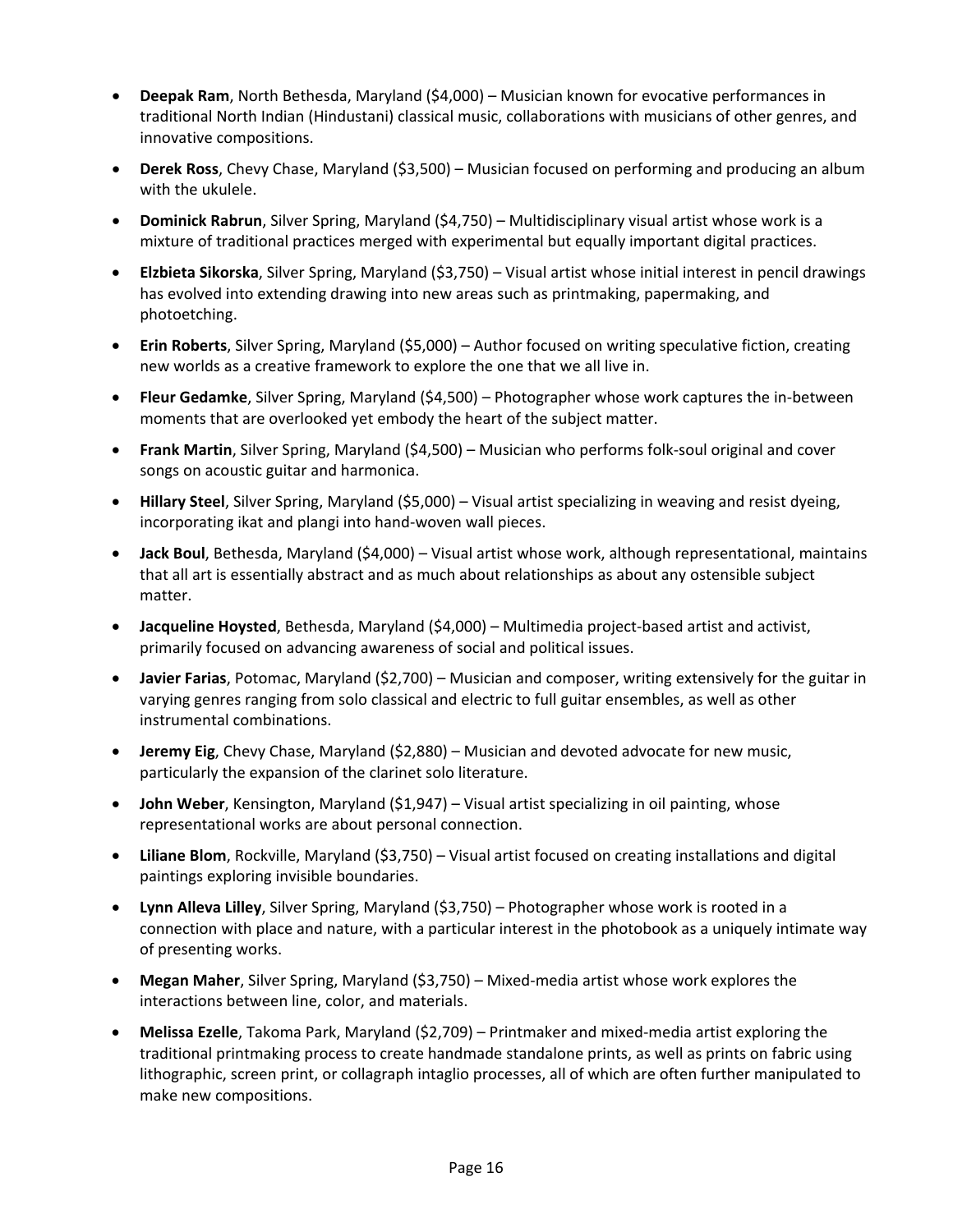- **Muriel Hasbun**, Silver Spring, Maryland (\$5,000) Visual artist focused on cultural identity and memory.
- **Pam Eichner**, Silver Spring, Maryland (\$3,000) Mixed-media artist whose work involves layering paint, netting, filaments, torn paper, and cut digital drawings to explore the mysteries of movement.
- **Paula Stone**, Bethesda, Maryland (\$4,750) Playwright whose body of work is comprised of mostly comedies, and whose most recent work follows the bittersweet struggles of an adult daughter caring for her aging mother.
- **Robyn Shrater Seemann**, Potomac, Maryland (\$3,750) Storyteller focused on personal experiences, literally and abstractly, to give observant Jewish women a voice, who have historically not had the opportunities to share their perspective.
- **Sarah Avery**, Rockville, Maryland (\$3,995) Author with a concentration on fantasy literature that presents increasing human freedom as an instrument of re-enchantment in a damaged world that can be healed.
- **Sarah Frisof**, Silver Spring, Maryland (\$2,314) Musician trained as a classical flutist, focused on highlighting flute music composed by women, and the documentation of female composers.
- **Seema Reza**, Rockville, Maryland (\$3,655) Author and performer exploring the relationship between form and content, and how multiple mediums can lead to varying discoveries for both audience and author.
- **Sophia Belkin**, Gaithersburg, Maryland (\$4,230) Visual artist whose artistic practice combines dye painting, photography, digital techniques, and embroidery in innovative and unprecedented ways to explore the relation between nature and toxicity.
- **Suneeta Misra**, North Potomac, Maryland (\$5,000) Filmmaker with a passion for fictional and documentary films that show the social conditions in both India and in the South Asian diaspora of the United States.
- **Susan Donnelly**, Kensington, Maryland (\$4,500) Media artist whose work includes graphic design, editorial, and marketing for major media outlets, as well as a documentary about the first Jewish farming colony in the United States.
- **Susan Goldman**, Rockville, Maryland (\$4,250) Visual artist focused on transforming still life subject matter into dynamic, modern imagery using combined printmaking mediums of monotype, woodcut, and screen print to create a balance between decorative Victorian art and modernism.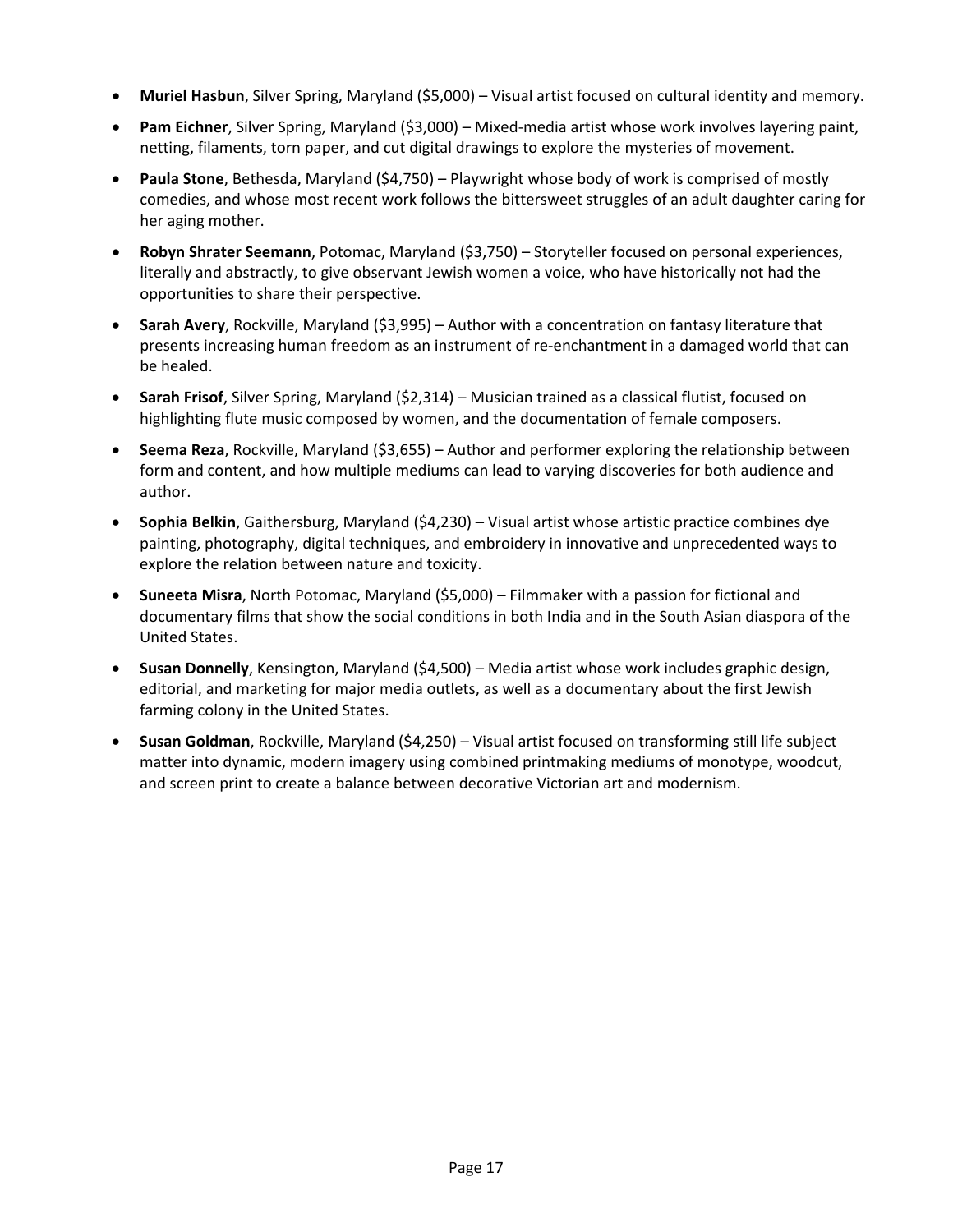#### <span id="page-17-0"></span>**FY21** *Wheaton Cultural Project Grants* **(WCPG) \$121,484 awarded for January 1, 2021 – December 31, 2021**

*Wheaton Cultural Project Grants* support impactful projects within the Wheaton, MD community and provide professional opportunities for artists and scholars to work in Wheaton. Montgomery County, Md-based nonprofit arts and humanities organizations, groups, artists, and scholars are invited to apply for cultural projects taking place in Wheaton. Nine organizations and four individuals, a total of 13 grantees received FY21 awards within this category.

- **Wheaton Wonders**, Wheaton, Maryland (\$10,000) Grant funds will be used to produce the fifth annual *Wheaton Arts Parade* and art festival to celebrate local artists, cultural organizations, and Wheaton's cultural diversity. The *Wheaton Arts Parade* presents Wheaton as an arts-friendly community and an arts destination.
- **Leila Cabib**, Potomac, Maryland (\$10,000) Grant funds will be used to provide free, virtual, multisession graphic novel creation classes for children, multi-session cartooning classes for seniors, an animation workshop for children and adults. Funds will also support a *create a mini-comic* workshop for children, and another for adults in 2021.
- **Urban Artistry**, Silver Spring, Maryland (\$10,000) The *International Soul Society Festival* is an all ages, week-long series of events celebrating the full spectrum of Hip-Hop, Urban Arts and its many influences. This annual festival creates much-needed opportunities for inspiration and collaboration amongst global artists and the local community in Wheaton. Blues and roots music will be emphasized as the foundation of urban dance culture. The festival will highlight urban dance as American traditional culture, paying homage to those that have come before, and celebrating innovation.
- **Brian Frankel**, Wheaton, Maryland (\$10,000) Grant funds will be used to produce the 7th annual *Wheaton Film Festival*. The festival will include educational panels, networking opportunities, film screenings, and a *Flavors of Wheaton* dinner featuring local restaurants. The 2021 *Wheaton Film Festival* will take place in fall 2021.
- **New Orchestra of Washington,** Rockville, Maryland (\$10,000) Grant funds will be used to support six virtual family concerts using the Freenotes Harmony Park musical playground equipment at Wheaton Local Park. Tailored to children ages 4-7, the programs will include participatory elements that address the Maryland State Department of Education Music Standards and will be offered in both Spanish and English.
- **DC South Asian Arts Council Inc.**, Gaithersburg, Maryland (\$10,000) DC South Asian Arts Council Inc., (DCSAACI) will host the tenth annual *Washington DC South Asian Film Festival* (DCSAFF) to showcase the best of independent cinema by South Asians in the USA and from South Asian countries, including India, Pakistan, Afghanistan, Bangladesh, Nepal, Bhutan and Sri Lanka. DCSAFF offers the community a unique opportunity to learn about South Asia's multi-faceted culture. DCSAFF will screen feature, documentary, and short films with South Asian content at AMC Wheaton Mall 9.
- **ChorSymphonica (formerly Rockville Bach Academy)**, Rockville, Maryland (\$10,000) –The Rockville Bach Academy's (RBA) professional choral ensemble, ChorSymphonica, will perform Gian Carlo Menotti's opera *Amahl* and the *Night Visitors* at Hughes United Methodist Church/El Buen Samaritano in Wheaton, winter, 2021. Two performances are planned, one in Spanish and one in English, which will be live streamed and recorded. The cast will consist primarily of BIPOC artists and will include two-pianists.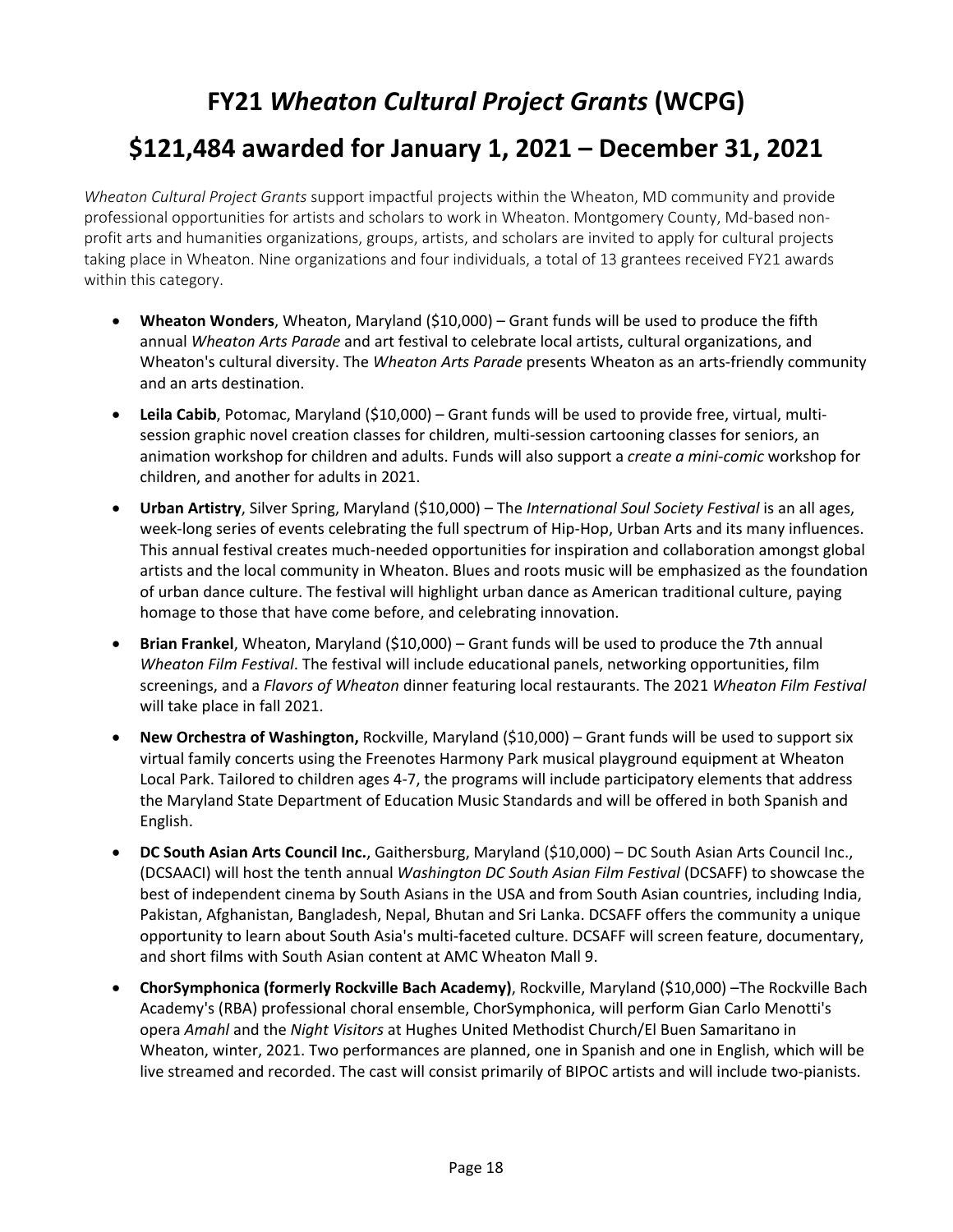- **InterAct Story Theatre Education Association, Inc.,** Silver Spring, Maryland (\$10,000) Grant funds will be used to present a new Wheaton Family Theatre Series. This new virtual series will feature two to four live and pre-recorded programs a month in 2021. The family series will include theatre, dance, music, storytelling, family arts workshops, craft and virtual makerspace activities. Funds will also support online webisodes of the popular *KidStory Theatre Festival*. All programs will feature closed captioning, live Spanish language interpretation, and written materials in English and Spanish.
- **The Civic Circle,** Silver Spring, Maryland (\$2,500) For 18 weeks in the spring of 2021, The Civic Circle will lead virtual democracy and songwriting workshops once a week with two groups of Wheaton students participating in Montgomery Housing Partnership's Community Life Program. Through songwriting and performance-based learning, students in Grades 4-5, and in Grades 6-8, will learn seven civic "steps to democracy." These include: civility (Listen!), news literacy (Learn!), voting (Choose!), voluntarism (Join!), advocacy (Speak!), organizing (Act!), and public service (Lead!).
- **Mayur Dance Company,** Potomac, Maryland (\$10,000) **–** This dance production will explore Maya, or illusion, in South Asian spiritual texts. In South Asian mythology, this intangible force is often embodied as a woman who deliberately transforms and obscures reality; similar characters, usually female, appear in storytelling traditions around the world. Through a series of abstract and theatrical dances, Mayur Dance Company will position Maya as a product of one's own mind, bringing to Wheaton viewers a central but lesser-known tenet of Eastern philosophy that asks them to consider the source of illusions they may live with.
- **Fata Togba-Mensah,** Germantown, Maryland (\$10,000) **–** *Artist's Vibe* is a virtual re-creation of FA's Marketplace, formerly a physical space for local and often underserved artists to display and sell their work in Wheaton. Led by organizer Fata Antoinette Togba-Mensah, *Artist's Vibe* will create a monthly version of FA's Marketplace, to be hosted online.
- **AmaZing Theatre Company,** Gaithersburg, Maryland (\$10,000) The *Wheaton 10-Minute Play Festival* is designed to encourage the participation and submission of a 10-minute play script from all ethnic, culturally diverse, and underrepresented groups, including but not limited to African, Latinx, Asian, Arab, and Native Americans, and to highlight the Wheaton Arts and Entertainment District as a destination for social and cultural events. The event will take place on fall 2021.
- **Dominick Rabrun,** Silver Spring, Maryland (\$8,984) The artist will film the creation of four hand illustrated portraits of multicultural members of the Wheaton community, on location at the Wheaton Library. The four Wheaton community members will also be interviewed about the richness of their experiences living in Wheaton and a 10 min video will be released on the artist's YouTube channel. The final four illustrated portraits will be printed out on QR Code ready posters and hung up outside businesses in Wheaton.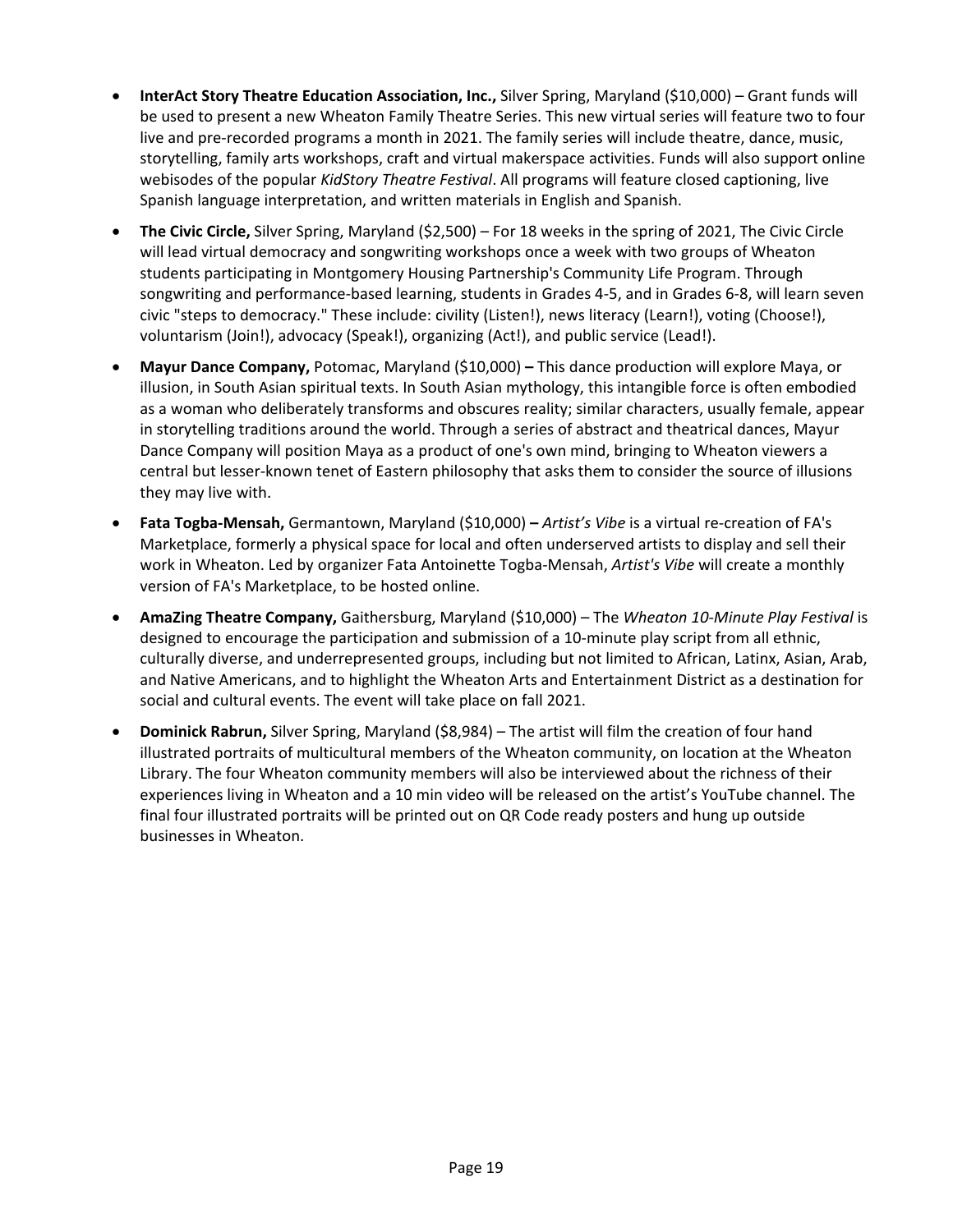#### <span id="page-19-0"></span>**FY21** *Arts Residencies in Schools Grants* **(ARSG) \$28,160 awarded for January 1, 2021 – December 31, 2021**

*Arts Residencies in Schools Grants* support individual teaching artists based in Montgomery County, MD trained in curriculum-based art techniques to serve students from communities that have traditionally received insufficient resources and that have limited access to arts education experiences throughout the school year. Teaching artists are required to collaborate with a classroom teacher to develop an arts program for students during the school day. The program must benefit students in a public or non-public elementary, middle, or high school located in Montgomery County, MD. 5 teaching artists received FY21 awards within this category.

- **Leila Cabib**, Glenallan Elementary School (\$6,000) Grant funds will be used for a virtual cartooning residency during which 4<sup>th</sup> grade students at Glenallan Elementary School will work with Leila Cabib to write and illustrate their own original fairy tales in graphic novel format. The students' artwork will be displayed on the school's website.
- **Arianna Ross**, Dr. Charles Drew Elementary School and JoAnn Leleck Elementary School (\$6000) Arianna Ross will work with a cross-section of teachers and students at Dr. Charles R. Drew Elementary School, including five SCB (School Community-Based services for students with severe or profound intellectual and/or multiple disabilities) teachers. The grant will fund three 1.5-hour professional development workshops, back-to-back performances for the whole school, and three 45-minute residency sessions for six classrooms. At JoAnn Leleck Elementary School, Arianna Ross will work with 1st grade students to develop their literacy skills, including a 1.5-hour professional development workshop, back-to-back performances for the whole school, and three 45-minute workshops for seven classrooms.
- **Adrienne Clancy**, Albert Einstein High School and A. Mario Loiederman Middle School (\$6,000) Adrienne Clancy will lead a virtual dance integration residency for students at Einstein High School. The residency will focus on world history and cultures and will highlight students' creative voices and socialemotional learning. A core group of  $9^{th} - 12^{th}$  grade students, with a teaching assistant of a different cultural background, will create work using the elements of dance, such as improvisation and choreography, integrated with historical and cultural themes. At Loiederman Middle School, the residency will be conducted with a core group of  $7<sup>th</sup>$  and  $8<sup>th</sup>$  grade students.
- **Steven Lawrence Barker**, Seneca Valley High School and A. Mario Loiederman Middle School (\$4,891) At Loiederman Middle School, Steven Barker will lead three sessions, engaging  $6^{th} - 8^{th}$ -grade classrooms. The whole school will receive kick-off performances providing a frame of reference for the residency. Students will explore puppet theatre to learn how to connect to subjects relevant to them, while improving their English Language Arts and social-emotional skills. The Seneca Valley High School residency includes nine sessions engaging, students in Theatre, Special Needs Theatre, and IB Film. All theatre students will receive a kick-off performance, providing a frame of reference for storytelling as performance art. Students will explore fairytales through puppetry to teach students how to connect storytelling, theatre, and film.
- **Valerie Baugh-Schlossberg**, Stedwick Elementary School and Galway Elementary School (\$5,269) At Stedwick Elementary School, Valerie Baugh-Schlossberg will lead a 12-session residency with 4<sup>th</sup> and 5<sup>th</sup> grade classrooms. The entire school will receive a kick-off theatrical performance. Students will learn how to emulate the theatrical performance and will explore a range of theatre strategies to learn how to understand specific cultures, individuals, and moments in history while improving their English Language Arts and social-emotional skills. The residency at Galway Elementary School includes four sessions to engage 2<sup>nd</sup> grade students, as well as general education and learning centers (classrooms for students with significant special education needs). Online performances will also expose students to professional theatre.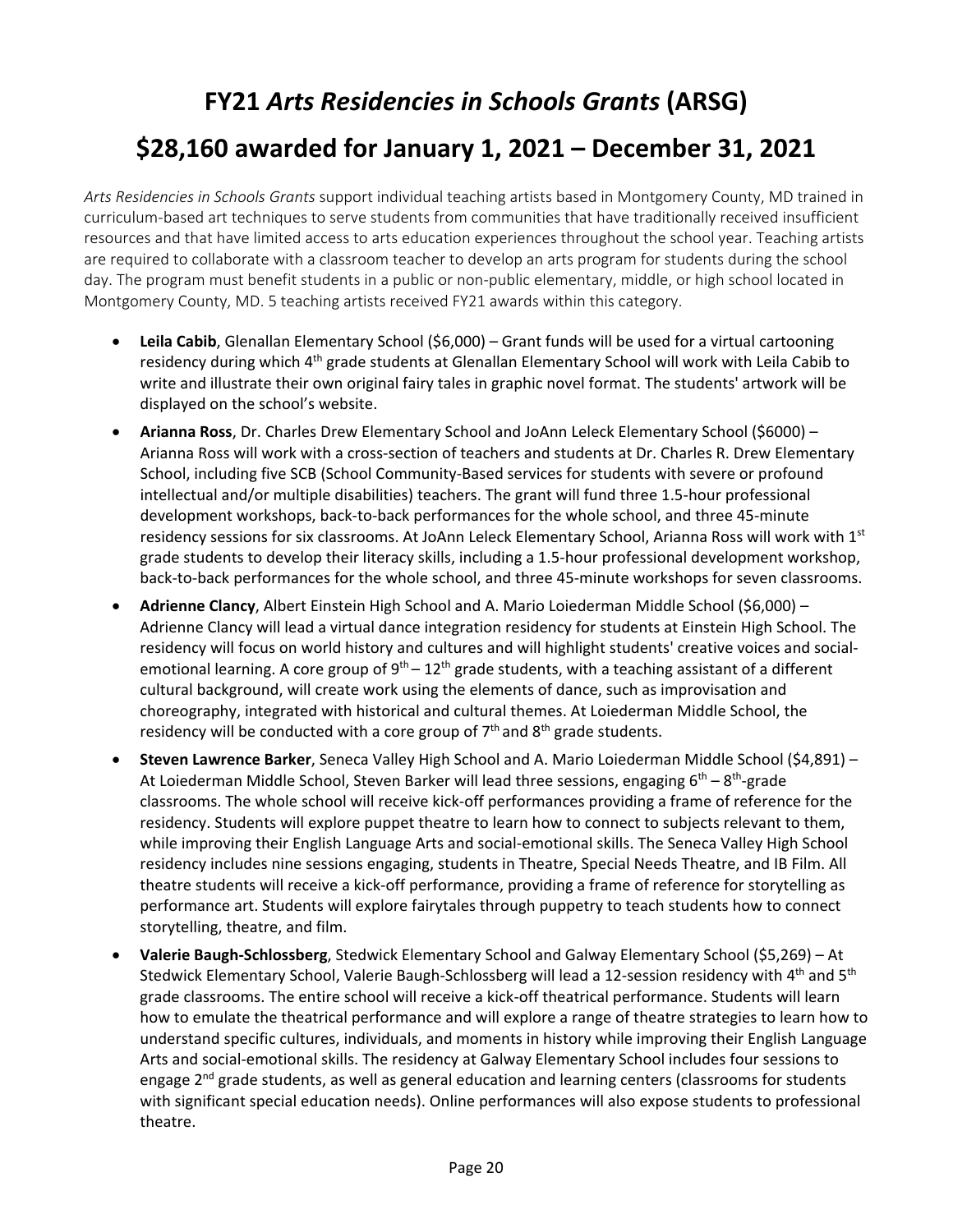# <span id="page-20-0"></span>**The** *Arts & Humanities COVID-19 Relief Fund* **for Organizations \$3,290,500 Awarded**

Many arts and humanities organizations experienced serious challenges affecting their programming, staffing, and financial stability due to the COVID-19 pandemic. In response to the disastrous impact of the pandemic on a highly vulnerable sector, the Montgomery County Government and AHCMC provided emergency relief funds. The *Arts & Humanities COVID-19 Relief Fund* was available to Montgomery County, MD based non-profit arts and/or humanities organizations experiencing financial hardship due to COVID-19.

The *Arts & Humanities COVID-19 Relief Fund* allowed recipients the flexibility to use funds for their most urgent needs, supporting day-to-day operating costs and furthering the general mission or work of an organization. Funds supported organizations that work in a wide array of arts and humanities disciplines including performing arts, folk and traditional arts, media arts, visual arts, literary arts, history, and philosophy. 93 arts and humanities organizations received an *Arts & Humanities COVID-19 Relief Fund* Award.

- **Adventure Theatre Inc**., Glen Echo, Maryland (\$85,000) Adventure Theatre MTC educates and inspires new generations of theater artists and audiences with exceptional theatrical experiences.
- **After School Dance Fund, Inc**., Silver Spring, Maryland (\$10,000) The After-School Dance Fund to supports the social, emotional growth of youth by promoting health, exercise, and cultural unity through Latin dance education.
- **Akhmedova Ballet Foundation, Inc**., Silver Spring, Maryland (17,500) Akhmedova Ballet Academy is dedicated to providing the finest quality ballet training. Young, talented dancers are trained in the Vaganova Method, with a focus on personal and artistic mentoring to become strong and fully developed artists. Students are trained to be accepted by dance companies around the world.
- **AmaZing Theatre Company (formerly, Heralds of Hope Theatre)**, Gaithersburg, Maryland (\$10,000) AmaZing Theatre Company is an African American theater company. The theater supports artists through education, training, promoting and assisting new playwrights. Focused on the growth of diverse audiences, the theater promotes value-based plays that depict contemporary real-life issues and universal themes in society.
- **American Film Institute Inc. dba AFI Silver Theatre and Cultural Center**, Silver Spring, Maryland (\$100,000) – AFI Silver presents the richness of American and world cinema, exploring all forms of the moving image in the digital era and seeing the screen itself as a source of literacy, learning and vision for the future.
- **Artivate, Inc**., Silver Spring, Maryland (\$60,000) Artivate engages communities to create interactive arts experiences that inspire learning. Artivate offers arts-based learning to motivate and invite audiences to participate through performances and workshops representing a wide range of artistic disciplines and cultural traditions. Artivate enables access to the arts for all, particularly under-resourced communities.
- **Artpreneurs, Inc. dba Arts on the Block**, Silver Spring, Maryland (\$60,000) Arts on the Block (AOB) empowers creative youth to imagine and shape fulfilling futures, join the creative workforce, and contribute to the quality of life in their communities. AOB provides real-world experiences in the arts and entrepreneurial training geared toward opening new pathways to learning, self-discovery, and achievement.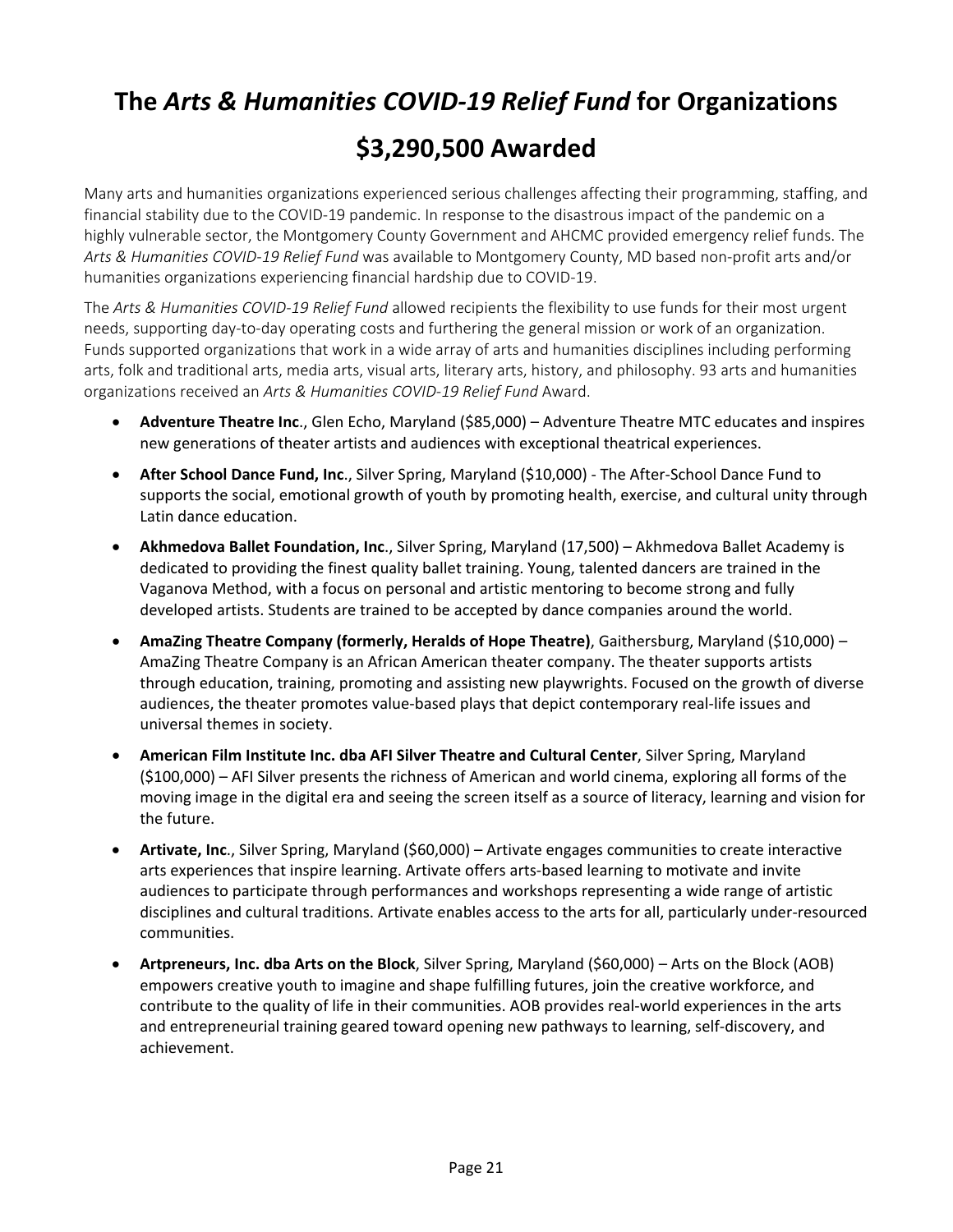- **Arts for the Aging, Inc**., Rockville, Maryland (\$60,000) Arts for the Aging (AFTA) engages older adults and their caregivers in health improvement and life enhancement through regular participation in multidisciplinary arts. AFTA stimulates minds, bodies, spirits and imaginations. A pioneer in arts programming for older adults, AFTA is a model for excellence in life-long learning and creative aging.
- **ArtStream, Inc**., Chevy Chase, Maryland (\$60,000) Through collaborative performance and lifelong learning opportunities, ArtStream enables people with intellectual and developmental disabilities gain the skills and confidence to engage with the world. ArtStream's staff believe that when people make their own choices and are engaged, stimulated, challenged, and inspired, they surpass both their own and others' expectations. ArtStream's Vision: To build an inclusive world where everyone can perform their art out.
- **Association of Russian Speaking Theatres**, Potomac, Maryland (\$10,000) The Association of Russian Speaking Theatres (ART) preserves the Russian language and culture in the United States, supports the achievements of and communication between Russian-speaking people, and exchanges creative ideas. ART unites theatres, organizations, and individuals who make theatre in Russian for children, young people, and adults.
- **Baltimore Symphony Orchestra**, North Bethesda, Maryland (\$100,000) Founded in quality symphonic music of all eras that nurtures the human spirit, the Baltimore Symphony Orchestra is committed to engaging, inspiring, educating, and serving its audiences in a fiscally responsible manner and to enhancing Maryland as a cultural center of vitality and importance.
- **Bel Cantanti Opera**, Silver Spring, Maryland (\$17,500) Bel Cantanti Opera supports young opera singers through the provision of performance opportunities and offers fully-staged performances to the community in Montgomery County at an affordable ticket price.
- **Bender JCC of Greater Washington**, Rockville, Maryland (\$100,000) The Bender Jewish Community Center (JCC) is an all-inclusive community - from the people served to the programs offered - rooted in Jewish values. The JCC cultivates communities in a warm and inclusive environment grounded in strong values by offering a wide variety of programs and events through which people of all ages, backgrounds and interests can find a place to belong. Arts and cultural programming illuminate the human experience through film, music, gallery exhibits and literary events.
- **Bethesda Little Theatre Incorporated**, Olney, Maryland (\$3,000) Bethesda Little Theatre (BLT) is dedicated to producing performances intended to entertain audiences in our local community and to encourage public appreciation of theater. BLT donates a portion of their profits to the Patient Emergency Fund and other charities managed by NIH and NIH R&W Association. BLT is focused on giving back to the community and performs shows at senior living centers throughout the year.
- **Boyds Clarksburg Historical Society**, Boyds, Maryland (\$3,000) Boyds Clarksburg Historical Society preserves our community's history by preserving the Boyds Negro School as a Maryland Historic Site; promoting and encouraging activities that educate, entertain, and develop community fellowship; establishing an archive and museum facility for the community.
- **Carpe Diem Arts, Inc**., Silver Spring, Maryland (\$17,500) Carpe Diem Arts creates opportunities for people of all ages and walks of life to engage in the visual, literary and performing arts from a broad range of cultures and traditions--with a focus on outreach to under-resourced communities.
- **Chevy Chase Historical Society**, Chevy Chase, Maryland (\$17,500) Chevy Chase Historical Society collects, records, interprets and shares materials relating to the history of Chevy Chase, Maryland, one of America's first streetcar suburbs. The nonprofit organization provides resources for historical research and sponsors a variety of programs and activities to foster knowledge and appreciation of the community's history.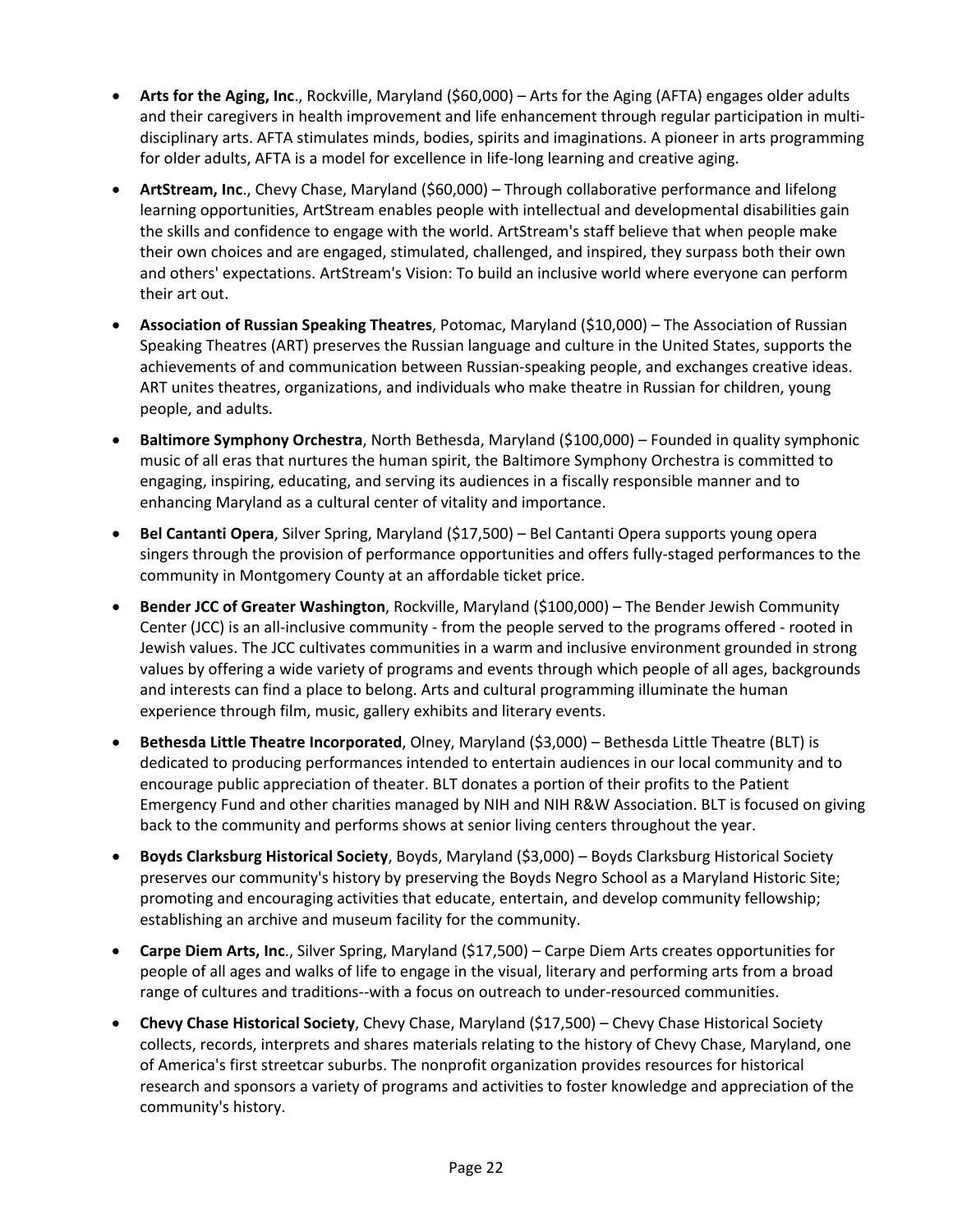- **Chinese Culture and Community Service Center, Inc**., Gaithersburg, Maryland (\$100,000) The mission of the Chinese Culture and Community Service Center is to serve, strengthen, and celebrate the Chinese American community, including promoting an awareness of Chinese culture and an appreciation of cultural diversity.
- **Chinese Dance Association Madison Corporation dba Madison Chinese Dance Academy**, Rockville, Maryland (\$5,000) – Madison Chinese Dance Academy is a teaching institution that emphasizes cultural enrichment through the art of Chinese dance and ballet.
- **CityDance Ensemble Inc**., North Bethesda, Maryland (\$85,000) CityDance envisions a thriving arts community where every child has access to the benefits of an arts education and where world-class dance is available to all. CityDance provides high-quality dance instruction, including a pre-professional training program for students ages 3-19, producing and presenting excellent professional dance, and by offering tuition-free dance programs that provide pathways to personal and academic success.
- **ClancyWorks, Inc**., Silver Spring, Maryland (\$17,500) ClancyWorks Dance Company increases the public appetite for and understanding of the arts by presenting high-quality dance performance and educational programs to expand the relevance of dance in people's lives. ClancyWorks demonstrates that creative movement can be used to solve conflicts, develop community cohesion, improve academic achievement, and promote civic responsibility, as well as nurture leadership skills and artistic excellence in emerging artists.
- **Community Building Art Works**, Rockville, Maryland (\$10,000) Community Building Art Works (CBAW) builds connected communities where veterans and civilians share creative expression, mutual understanding, and support. CBAW encourages the use of arts as a tool for narration, self-care, and socialization for those struggling with emotional and physical injuries caused by trauma.
- **CREATE Arts Center Inc**., Silver Spring, Maryland (\$30,500) CREATE Arts Center sparks creativity, fosters learning, empowers individuals and facilitates community connections through the visual arts.
- **DC South Asian Arts Council Inc**., Gaithersburg, Maryland (\$5,000) The DC South Asian Arts Council Inc. (DCSAACI) is the South Asian cultural Ambassador promoting music, films, dance, theater, books, painting, and host panel discussions on important social issues. The organization brings people together, celebrates what we have in common and appreciates South Asian art, culture, and food. DCSAACI hosts the *Washington DC South Asian Film Festival* highlighting the best in alternative cinema from India, Pakistan, Afghanistan, Bangladesh, Nepal, and Sri Lanka.
- **Docs in Progress Inc**., Silver Spring, Maryland (\$30,500) Docs in Progress supports emerging documentary filmmakers, and all people who have a 'story to tell'. Docs in Progress teaches the skills and provides the tools that these individuals will need to shape their stories and, in the process, educates, inspires, and transforms the way people view their world. By developing, encouraging, and celebrating new and diverse voices of all ages in documentary film, Docs in Progress also seeks to deepen the public's experience, understanding, and appreciation for documentary as a form of art and expression.
- **Ebong Theatrix**, Bethesda, Maryland (\$3,000) TheatriX, was founded in the Washington DC area by a group of theater enthusiasts. Directors, script writers, musicians, dancers, and techies who hold their mirrors up and see the actors in them.
- **Flying V, Ltd**., Bethesda, Maryland (\$17,500) Flying V is redefining theatre, to invigorate and inspire people to live life with a greater sense of appreciation, adventure, and fight the cultural epidemic of existential loneliness. Bridging the gap between pop culture and high culture, Flying V creates vibrant original work, contemporary plays, and theatrical performance art inspired by genre fiction and other modern mythologies.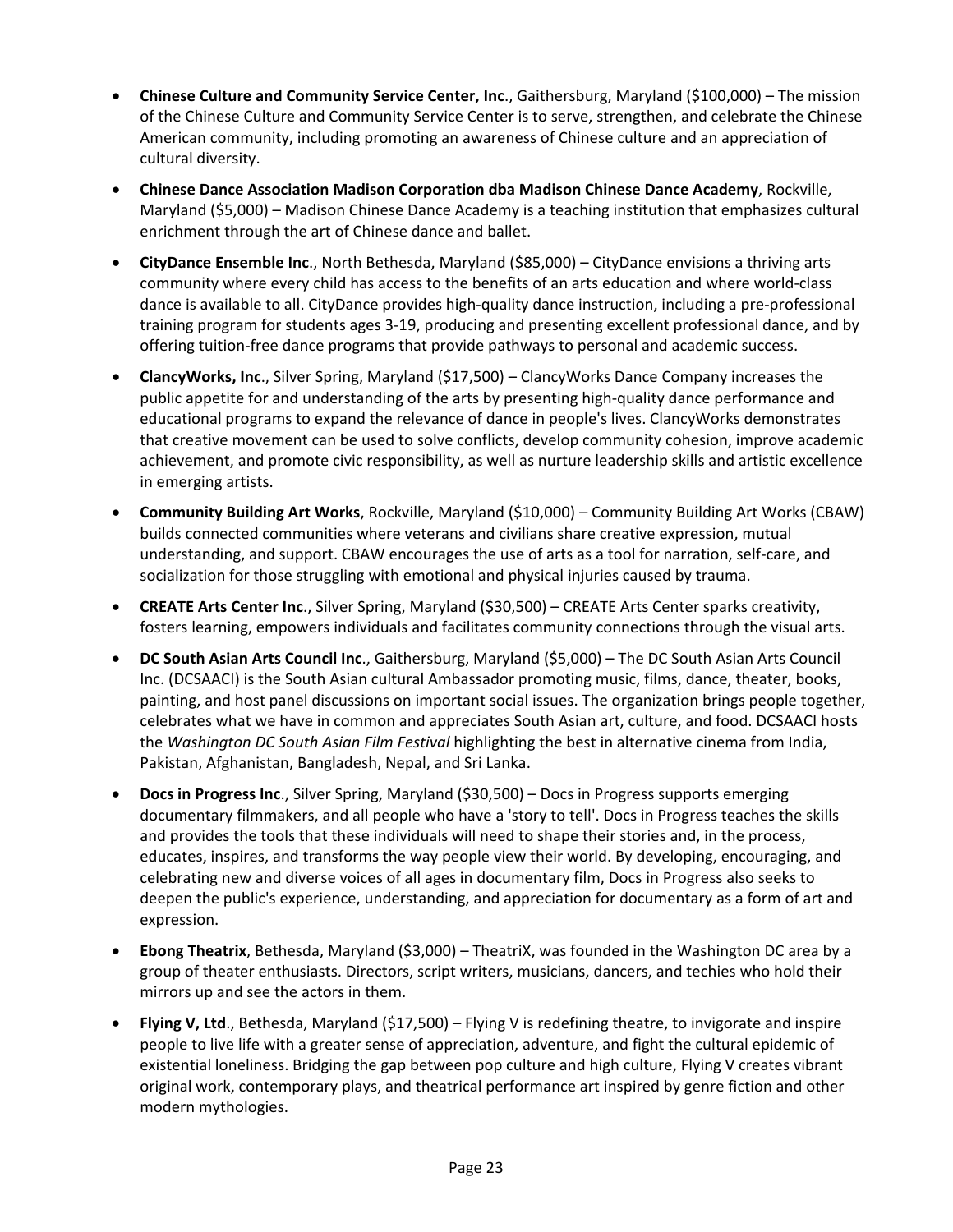- **Four Seasons Dancers, Inc**., Rockville, Maryland (\$3,000) Dedicated to the development, exploration, and advancement of international dance and to the service and promotion of the art of dance, Four Season's Dancers focuses exclusively on presenting a globally-inspired program that reflects the cultures and heritages of various nations. Works are presented to the community at-large, as well as to the senior and differently abled community through outreach programs.
- **Friends of the Library, Montgomery County, Maryland, Inc**., Rockville, Maryland (\$85,000) Friends of the Library strengthens, promotes, and champions Montgomery County Public Libraries (MCPL), enabling MCPL to better serve the learning interests and needs of diverse and changing communities.
- **Gandhi Brigade, Inc**., Silver Spring, Maryland (\$30,500) Gandhi Brigade Youth Media uses digital media education as a tool to prepare young people, particularly those from underserved and immigrant neighborhoods, to become leaders in their communities.
- **Germantown Cultural Arts Center dba BlackRock Center for the Arts**, Germantown, Maryland (\$85,000) – BlackRock Center for the Arts brings inspiring performing and visual arts experiences to diverse audiences in a welcoming and intimate setting, providing opportunities to explore, celebrate and engage in the arts. Overarching goals are to present programs and artistic experiences of the highest quality to attract, retain and grow participation in the arts, facilitate opportunities for engagement and life-long learning in the range of artistic disciplines, and reflect, celebrate, and engage the diversity of local communities through all levels of the organization.
- **Glen Echo Park Partnership for Arts and Culture**, Glen Echo, Maryland (\$85,000) Glen Echo Park Partnership for the Arts and Culture presents vibrant artistic, cultural, and educational offerings. It promotes the Park as a unique destination for the region's diverse population and nurtures a dynamic community of artists while preserving and managing historic facilities in the Park.
- **Glen Echo Pottery Inc**., Glen Echo, Maryland (\$30,500) Glen Echo Pottery offers ceramic classes in a relaxed but creatively serious environment. Approachable and inspirational to everyone from the tentative novice to the very experienced student, with opportunities to learn and participate in all aspects of the ceramic studio process, the organization offers the public opportunities to observe and interact with potters practicing their craft, and to view exhibitions of ceramic artwork.
- **Glorystar Music Education and Cultural Foundation**, Potomac, Maryland (\$17,500) Glorystar Children's Chorus (GCC) nurtures and provides excellent music education to children and youth (5-18 years old) in the joy of Choral Art. With a rich repertoire of Asian and Western music, GCC increases appreciation and builds bridges within a diverse community.
- **Historic Medley District, Inc**., Poolesville, Maryland (\$5,000) Historic Medley District, Inc. was founded to promote the preservation of structures that contribute to the historic character of the area and to foster a better understanding of the history of Montgomery County.
- **Historic Takoma, Inc**., Takoma Park, Maryland (\$17,500) Historic Takoma, Inc. was founded to preserve the heritage of Takoma Park, MD through educational activities and the preservation of historic landmarks and artifacts, especially documentary archives.
- **Imagination Stage, Inc**., Bethesda, Maryland (\$100,000) Imagination Stage (IS) empowers ALL young people to discover their voice and identity through performing arts education and theatre. IS envisions a future where theatre experiences are a fundamental aspect of children's lives, nourishing their creative spirit, inspiring them to embrace the complexity and diversity of their world, and helping them overcome their challenges with hope, courage, and above all, creativity.
- **Inscape, Inc**., Silver Spring, Maryland (\$17,500) Inscape Chamber Orchestra performs concerts that engage audiences with compelling experiences. Inscape is also dedicated to premiering and recording new works by American composers.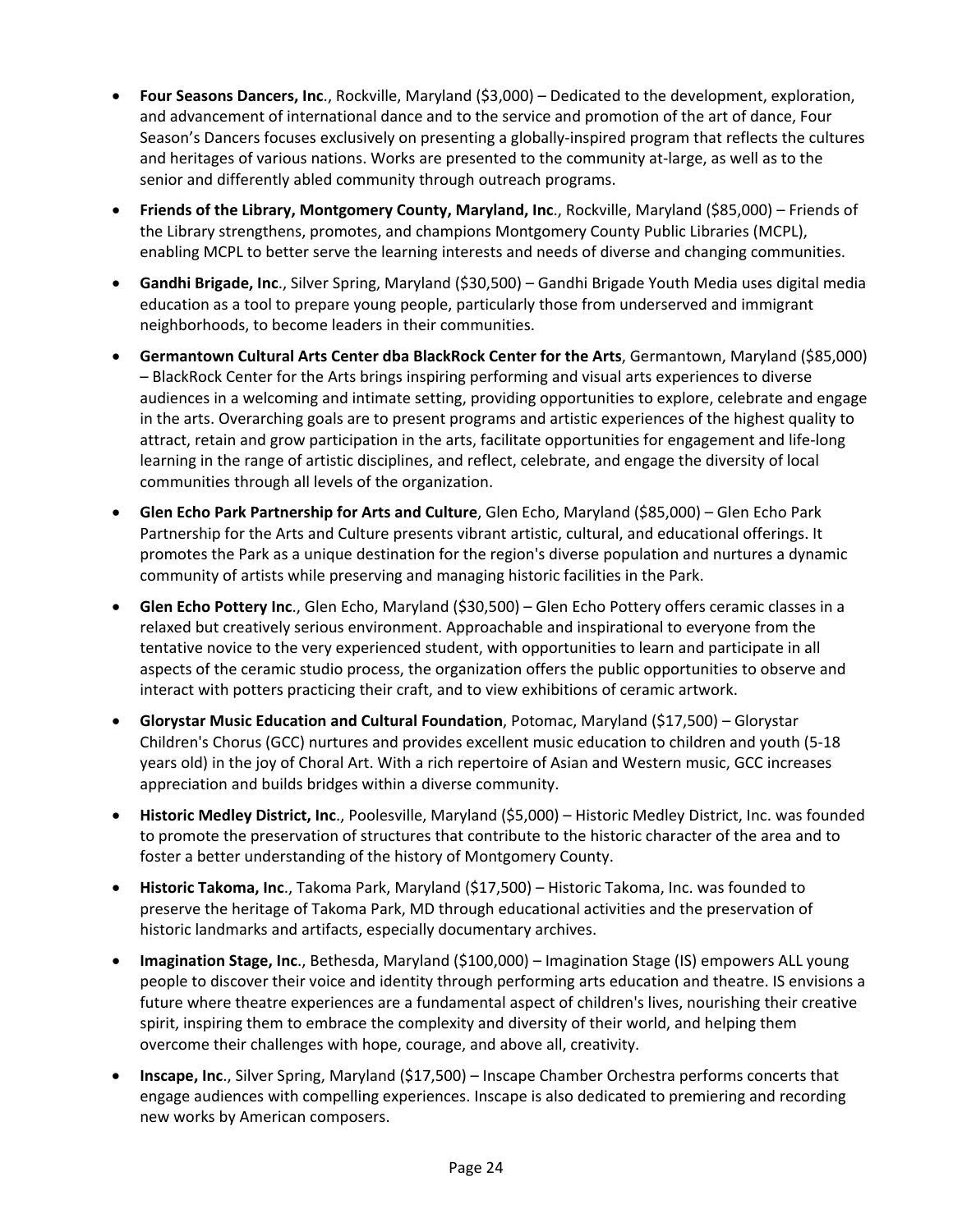- **Institute of Musical Traditions Inc**., Silver Spring, Maryland (\$10,000) The Institute of Musical Traditions preserves and promotes American and international folk music traditions. The organization nurtures new styles evolving from these cultural roots by presenting concerts, workshops, and educational programs.
- **InterAct Story Theatre Association, Inc**., Wheaton, Maryland (\$30,500) InterAct Story Theatre brings arts-based learning experiences to everyone, especially to those communities that are chronically underserved due to economic, social, and geographic constraints. InterAct Story Theatre believes that every kid, every grown-up, everywhere, deserves great theatre, whether or not you can get to a theatre. Everyone everywhere can learn and grow through artistic creation and exploration.
- **International Human Rights Art Festival**, Silver Spring, Maryland (\$5,000) International Human rights Art Festival (IHRAF) gives voice to the voiceless, protects freedom of expression, and uses creativity to highlight human rights and social justice causes. IHRAF believes that creative engagement with all members of the society is the surest path toward social justice and positive change.
- **interPLAY Orchestra**, Bethesda, Maryland (\$17,500) interPLAY Orchestra is a community orchestra comprised of adults with cognitive and physical disabilities who learn to make music and perform public concerts in collaboration with high school seniors, college students and professional musicians. InterPLAY believes that music is not just about the written notes, and that cognitive disabilities should not limit a person's access to enjoy and even perform music. Orchestra members learn the music through improvisation, repetition, and memory.
- **Kolot Halev**, Kensington, Maryland (\$10,000) Kolot HaLev is a non-audition community choir that provide opportunities for any member of the community to participate in choral music. Kolot HaLev enhances the musical capabilities of members through a commitment to musical excellence, shares and preserves the diversity of Jewish history, liturgy, and culture by entertaining and educating as broad an audience as possible, while striving to build bridges of communication and understanding between denominations and communities.
- **Levine Music, Inc**., North Bethesda, Maryland (\$100,000) Levine Music is the region's preeminent center for music education committed to developing a lifelong love of music in everyone, regardless of age, ability, or means. Levine is founded on three pillars: Education, Performance, and Community. Levine Music's goals are to provide the cognitive and social benefits of arts education; create a new generation of music appreciators; spur community redevelopment; provide mentors to students; and offer scholarships and free outreach programs for hundreds of children with limited financial resources.
- **Lumina Studio Theatre, Inc**., Silver Spring, Maryland (\$30,500) Lumina Studio Theatre provides unique opportunities for young and adult actors of all levels of experience to perform classic theatre in a professional setting. Lumina engages actors in a rigorous, comprehensive performance-directed program of theatre arts, using techniques from Rudolf Steiner's Creative Speech and Drama, Michael Chekhov and Stella Adler, with in-depth vocal and character coaching, improvisation, stage combat, live music, and dance choreography supporting the production in progress.
- **Marlow Guitar International**, Rockville, Maryland (\$17,500) Marlow Guitar International Incorporated (MGI) creates community by drawing people together for entertainment, education and inspiration. MGI brings people together to experience classical guitar music from around the world through performances, classes and scholarship competitions. Additionally, MGI provides educational opportunities and fosters an appreciation for classical guitar.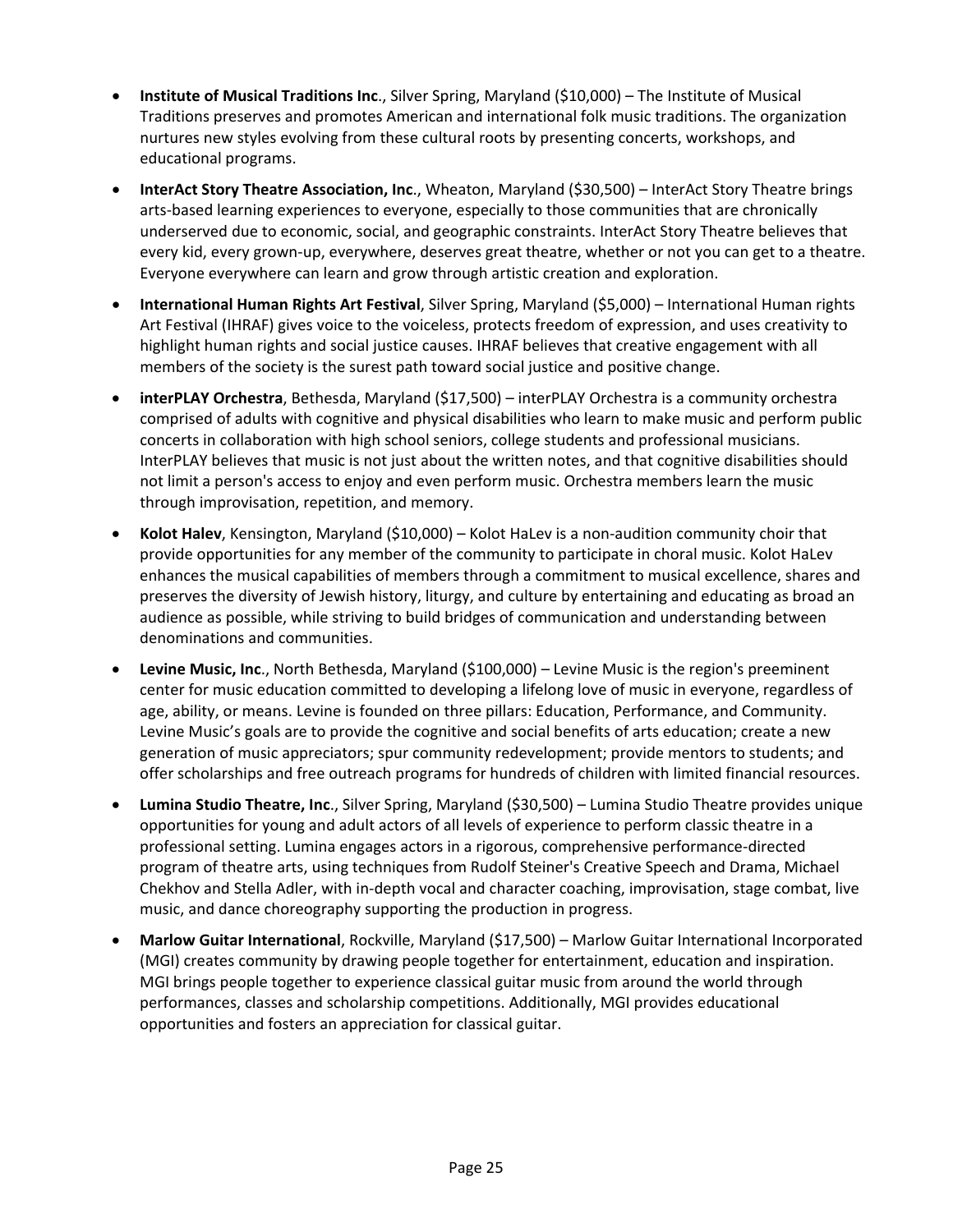- **Maryland Youth Ballet, Inc**., Silver Spring, Maryland (\$85,000) Maryland Youth Ballet provides the highest caliber classical ballet training to prepare young dancers for professional careers in the performing arts and/or acceptance to top level dance training centers. The ballet provides the region's adults with the highest quality of classes and professional-quality ballet performances. Financially disadvantaged young children are given a free introduction to ballet and full-training scholarships are provided for those with dance potential. Young children with physical disabilities are given the opportunity to experience the joy of dance.
- **Mayur Dance Company**, Potomac, Maryland (\$3,000) Mayur Dance Company masters the traditions of the Indian classical dance form of Odissi. The organization builds on tradition by bringing this dace form to the stage in new ways. Their work is critical to the survival of an art form believed to be the most ancient of all of India's classical dances. The company's productions merge the teachings of Odissi gurus, folk traditions, ancient and contemporary poetry, and the company's own artistic sensibilities.
- **Metropolitan Ballet Theatre, Inc**., Gaithersburg, Maryland (\$85,000) Metropolitan Ballet Theatre provides arts opportunities for all through exceptional dance education, community outreach and inspiring performances.
- **Metropolitan Center for the Visual Arts (VisArts)**, Rockville, Maryland (\$85,000) VisArts transforms individuals and communities through the visual arts.
- **Moco Kidsco, Inc. dba KID Museum**, Bethesda, Maryland (\$85,000) KID Museum empowers kids to become the creative problem-solvers of tomorrow.
- **Montgomery Art Association**, Kensington, Maryland (\$5,000) The Montgomery Art Association (MAA) supports the visual arts and artists in Montgomery County. MAA offers a number of opportunities for artists to display and sell their work.
- **Montgomery County Historical Society dba Montgomery History**, Rockville, Maryland (\$30,500) Montgomery History collects, preserves, interprets, and shares the history of all of Montgomery County's residents.
- **Montgomery International Film Festival, LTD**, Potomac, Maryland (\$2,500) Montgomery International Film Festival (MIFF) fosters a community of free-thinking filmmakers, those who are pushing the boundaries of sound and vision into a new frontier. MIFF believes the world is ready for the reemergence of Art House films, and brings distributors, filmmakers, media, and fans together to achieve global awareness of this vital art form.
- **Montgomery Preservation, Inc**., Rockville, Maryland (\$3,000) The mission of Montgomery Preservation, Inc (MPI) is to preserve, protect, and promote Montgomery County's rich architectural heritage and historic landscapes.
- **Montgomery Symphony Orchestra, Inc**., Takoma Park, Maryland (\$3,000) The Montgomery Symphony Orchestra (MSO) is a community orchestra dedicated to providing free quality public classical music performances and educational programs. Originally founded in 1946, MSO's objectives are to offer members the opportunity to play and develop as musicians; support young musicians from the community through concerts; highlight music by diverse composers; and enhance appreciation of live orchestral music for community audiences.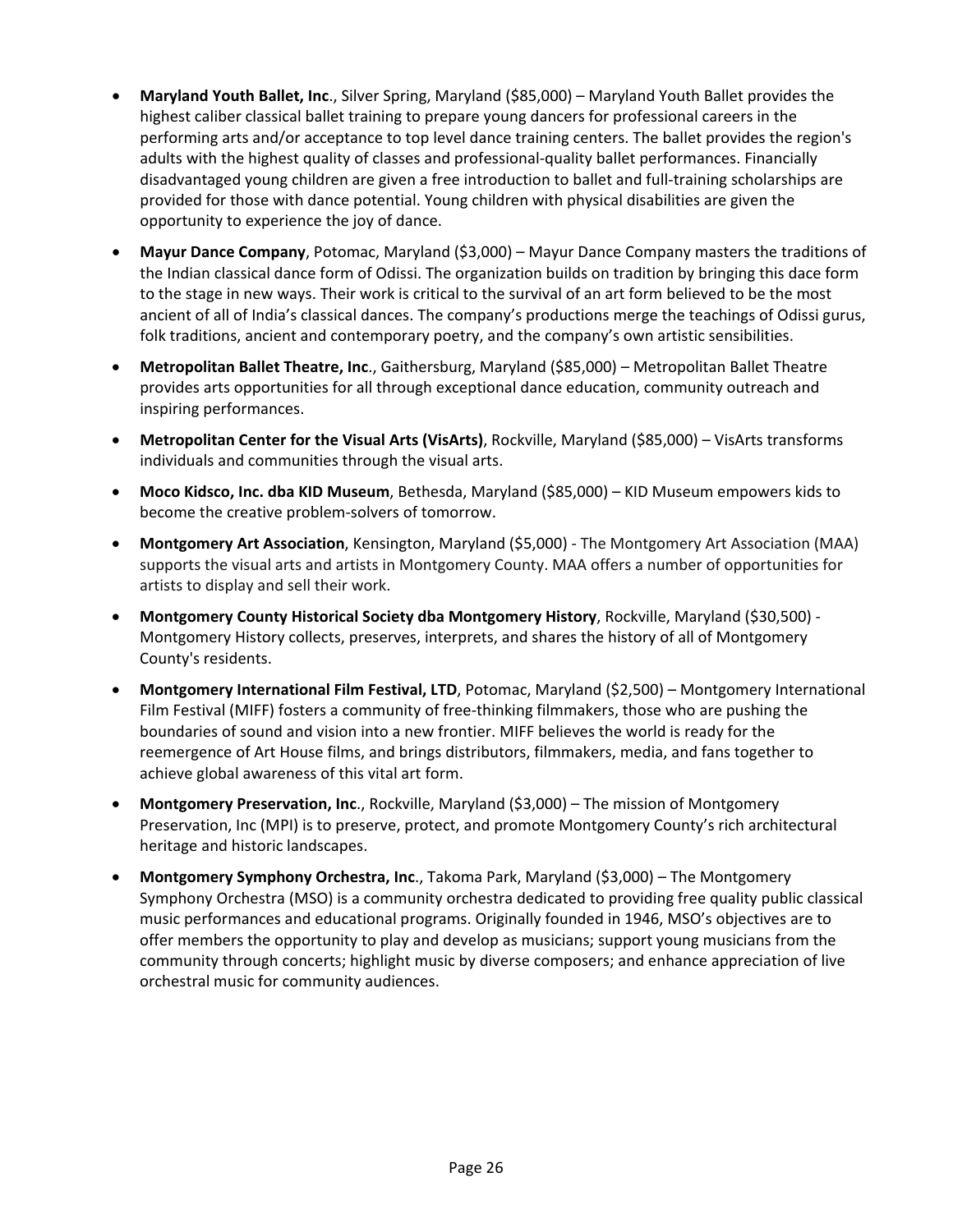- **National Capital Historical Museum of Transportation, Inc**., Colesville, Maryland (\$17,500) The National Capital Trolley Museum preserves and interprets the heritage of electric and interurban railways for the benefit of present and future generations. The organization supplements its collections with significant national and international objects to enhance its interpretive programs. The Museum acquires and manages collections of objects related to the history of electric street railways; administers real and personal property; operates an electric railway for interpretive purposes; and publishes histories of electric railways.
- **National Philharmonic Orchestra and Chorale** (\$85,000) The National Philharmonic provides the highest quality orchestral, choral, and other musical experiences to enrich and inspire the lives of people in Montgomery County and beyond through concerts and educational programs for all ages.
- **New Orchestra of Washington, Inc**., Rockville, Maryland (\$17,500) The New Orchestra of Washington makes music relevant to new generations of audiences through virtuoso performances that combine a range of genres with fresh interpretations of classic works, and through community-building projects that engage both new and experienced concertgoers.
- **Olney Children's Ballet Theatre, Inc**., Gaithersburg, Maryland (\$17,500) Olney Ballet Theatre is committed to cultivating, nourishing and developing classically trained ballet dancers and to afford their dancers on-stage performance opportunities. Olney Ballet Theatre is dedicated to broadening and enriching community engagement to discover and support ballet.
- **Olney Theatre Corporation**, Olney, Maryland (\$100,000) Olney Theatre Center produces, presents, and tours extraordinary performances for a diversity of audiences, educates and inspires the next generation of theater-makers.
- **Orfeia Vocal Ensemble**, Silver Spring, Maryland (\$3,000) Orfeia Vocal Ensemble is an all-woman's vocal ensemble dedicated to keeping alive and sharing the unique vocal traditions of Bulgaria and Eastern Europe. Under the direction of its Artistic Director and celebrated Bulgarian singer and composer Tatiana Sarbinska, through performances and workshops, Orfeia is uniquely able to reproduce the unforgettable, authentic sound of Balkan women's village singing and folklore choruses, making rich, diverse, and beautiful music, together with its cultural context, accessible to audiences.
- **Peace Mountain Theatre Company**, Darnestown, Maryland (\$5,000) Peace Mountain Theatre Company (PMTC) produces quality theatrical productions and educational programs that entertain the senses, engage the mind and touch the heart. PMTC addresses subjects and explores issues that are of importance to the community. The theater produces educational outreach programs that incorporate the talents of actors and the theatrical medium in a unique and stimulating manner to raise awareness. PMTC includes equity, diversity, and inclusion considerations in all aspects of their operation.
- **Peerless Rockville Historic Preservation Ltd**, Rockville, Maryland (\$30,500) Peerless Rockville Historic Preservation, Ltd. is an award-winning nonprofit, community-based organization that preserves buildings, objects, and information important to Rockville's heritage. Peerless Rockville advances its goals through education, example, advocacy, and community involvement.
- **Photoworks at Glen Echo Park**, Glen Echo, Maryland (\$17,500) Photoworks is a photography program located at Glen Echo Park, MD. Photoworks offers lectures, courses, gallery exhibitions, and community outreach to enrich and broaden the lives of photographers and students at all levels. The organization aims to be a preeminent photography community that preserves traditions while also exploring the frontiers of visual expression.
- **Potomac River Jazz Club**, Potomac, Maryland (\$5,000) The Potomac River Jazz Club is a nonprofit society whose purpose is to preserve, encourage and promote the playing and appreciation of traditional jazz.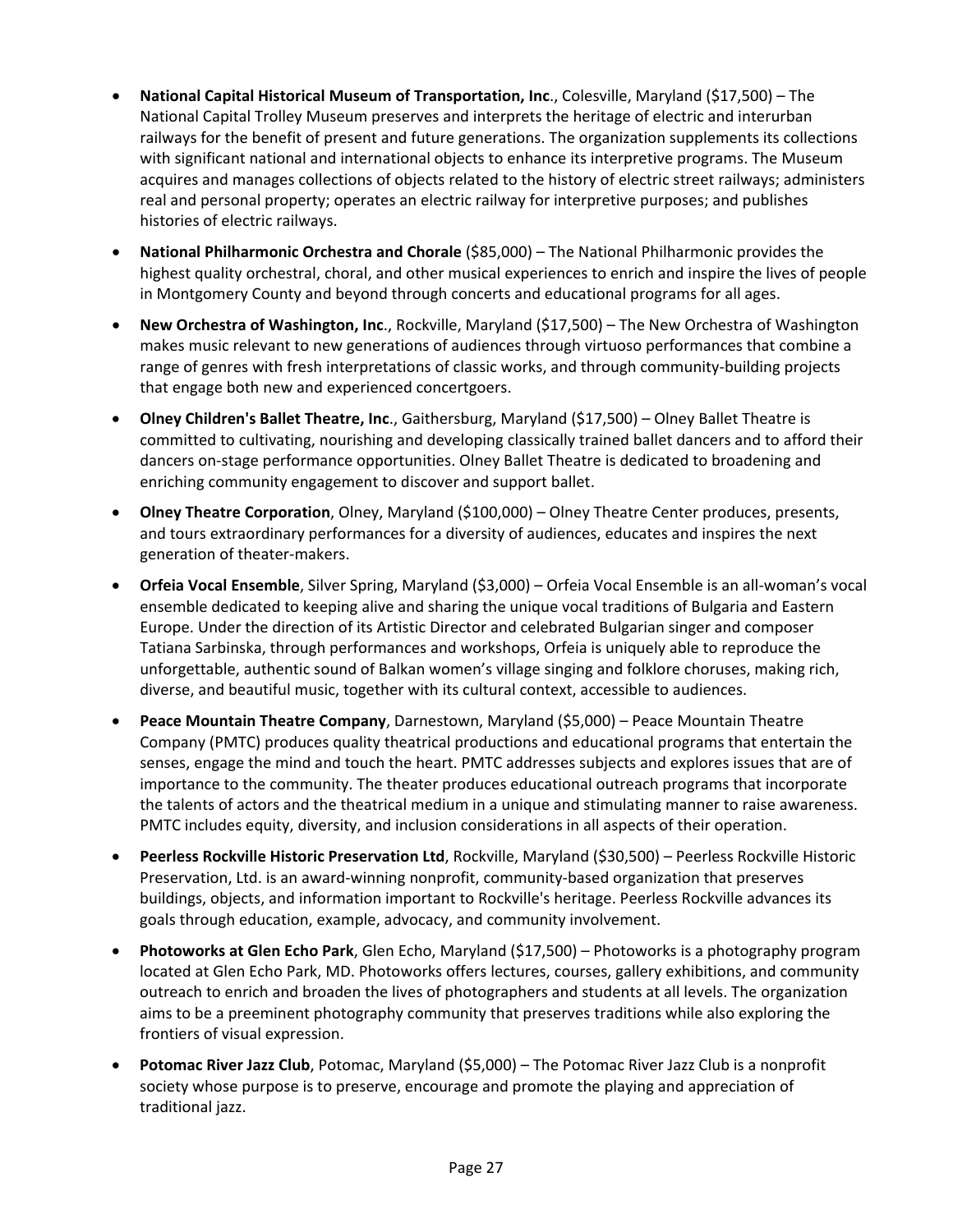- **Project Change**, Olney, Maryland (\$17,500) Project Change is a youth-driven, non-profit organization empowering middle and high school students to be agents for positive change within their communities through opportunities focused on youth health, safety, service, leadership, and theater arts.
- **Retouch International Ministries, Inc**., Gaithersburg, Maryland (\$5,000) Retouch International Ministries' mission is to use creative art workshops to inspire youth to discover a life of creative opportunity and hope in any situation. The *Creative Gallery Workshops Program* exist to creatively educate and train youth to establish problem solving, social, mental, financial, and life skills.
- **Round House Theatre, Inc**., Bethesda, Maryland (\$100,000) Round House is a home for outstanding ensemble acting and lifelong learning. Round House seeks to captivate audiences with stories that inspire compassion, evoke emotions, and demand conversation.
- **Sandy Spring Museum, Inc**., Sandy Spring, Maryland (\$60,000) Sandy Spring Museum supports community-driven cultural arts and educational programs. The museum gathers community to build a sense of place and belonging.
- **Sandy Spring Slave Museum and African Art Gallery Inc**., Sandy Spring, Maryland (\$5,000) The Sandy Spring Slave Museum focuses on the heritage of Blacks from their origin through the Middle passage, the salvation the Underground Railroad provided, the struggle for civil rights, and their accomplishments in the United States and the African Diaspora. The organization highlights the heritage of the African American families for whom Montgomery County is home.
- **Silver Spring Stage Inc**., Silver Spring, Maryland (\$17,500) Silver Spring Stage is a community theatre with a mission to present the best in contemporary plays. Their seasons include compelling, intellectual, progressive works that offer creative opportunities for actors, directors, and designers.
- **Silver Spring Town Center Inc**., Silver Spring, Maryland (\$17,500) Silver Spring Town Center Inc., educates, entertains, and inspires residents of all ages by activating public spaces with arts and cultural events that embrace the region's diversity and build community connections.
- **Story Tapestries, Inc**., Germantown, Maryland (\$30,500) Story Tapestries is a leading arts organization that serves the community through professional storytelling, theater, dance, spoken word performances and other art forms. Performances occur in a variety of public spaces including community centers, local theaters, libraries, and schools. Story Tapestries also offers workshops and in-depth training programs for adults and children to develop skills in various art forms, cultivating how to use the performing, visual, and literary arts to develop their voice, share their stories and increase their literacy, socialemotional and STEAM skills.
- **Strathmore Hall Foundation, Inc**., North Bethesda, Maryland (\$100,000) Strathmore presents and produces exemplary visual and performing arts programs for diverse audiences; creates dynamic arts education experiences; nurtures creative ideas and conversations that advance the future of the arts.
- **Tagore Music Group of Greater Washington DC, Inc**., North Potomac, Maryland (\$3,000) Tagore Music Group of Greater Washington DC strives to familiarize the community of theatergoers in the Greater Washington DC area with the Nobel-laureate Indian poet/lyricist/thinker Rabindranath Tagore's philosophy of peace, humanity, and equality through the staging of his dramas, dance-dramas, and musicals. The audience gets a chance to experience an excellent playwright's work; the cast and crew receive a hands-on education on all aspects of staging a successful play.
- **The Dance Exchange, Inc**., Takoma Park, Maryland (\$30,500) Fueled by generosity and curiosity, Dance Exchange expands who gets to dance, where dance happens, what dance is about, and why dance matters.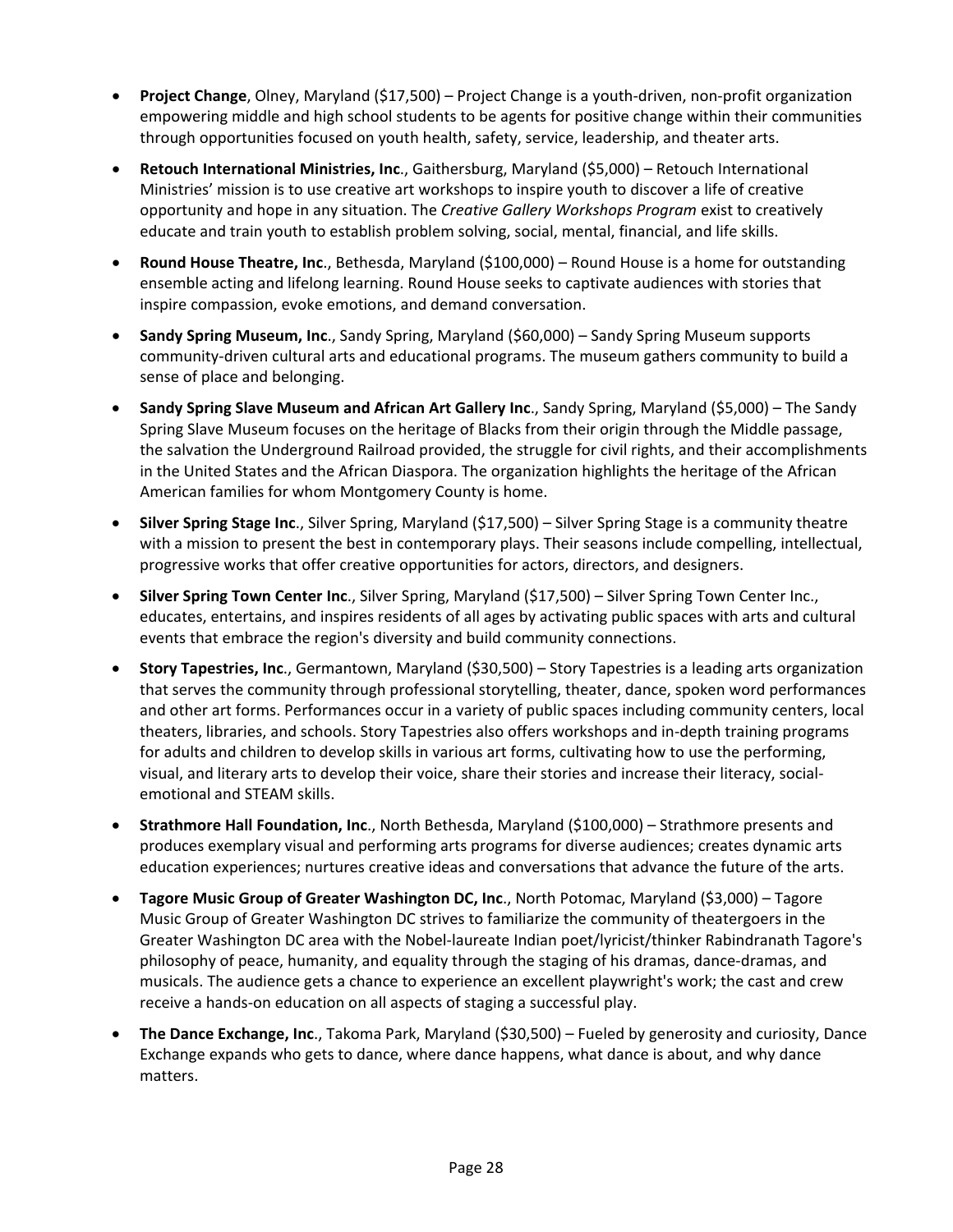- **The Free Theatre Corp**., Germantown, Maryland (\$5,000) The Free Theatre Corp., provides an inclusive, supportive environment in which passionate students have the opportunity to be at the helm of the collaborative and creative process of producing theatre, regardless of financial means.
- **The Germantown Historical Society, Inc**., Germantown, Maryland (\$3,000) The Germantown Historical Society educates the community about local history, provides an archive for local history, and preserves local historic sites.
- **The International Association of Blacks in Dance**., Silver Spring, Maryland (\$85,000) The International Association of Blacks in Dance (ABD) preserves and promotes dance by people of African ancestry or origin. The organization increases opportunities for artists in advocacy, audience development, education, funding, networking, performance, philosophical dialogue, and touring.
- **The Kentlands Community Foundation, Inc**., Gaithersburg, Maryland (\$17,500 The Kentlands Community Foundation builds community by supporting local arts and cultural programs; provides opportunities for volunteerism and community outreach; and serves as an educational resource on the landmark new urbanist community that is Kentlands.
- **The Menare Foundation, Inc**., Germantown, Maryland (\$10,000) The Menare Foundation is dedicated to the preservation of Underground Railroad history and historic sites. The organization provides vibrant educational programs. Through assistance and training, Menare works with individuals, organizations, and communities to use history as a spark for human potential.
- **The National String Symphonia**., North Bethesda, Maryland (\$5,000) The National String Symphonia (NSS) is a fully professional symphonic string orchestra. The NSS preserves, promotes, and presents string orchestra music through a diverse array of concert performances, educational workshops, and innovative programming.
- **The Puppet Co**., Glen Echo, Maryland (\$30,500) The Puppet Co. creates and presents professional puppet theater, especially for children and families, reflecting excellence in both performing and visual arts. The Puppet Co. provides an array of supporting programs including classes, demonstrations, publications, and exhibitions. The organization maintains a puppetry library, a collection of puppets, and puppetry memorabilia focused on the mid-Atlantic region of the United States, available to the public by request.
- **The Rockville Bach Academy, Inc**., Rockville, Maryland (\$10,000) The Rockville Bach Academy enriches the community with classical music through its ensemble of professional musicians, ChorSymphonica. The organization inspires, educates, enlightens, and enriches the community with unique choral concerts, performed at the highest artistic standard. ChorSymphonica strives to promote appreciation for and understanding of classical music, often bilingually, through educational programming such as Conversation Concerts.
- **The Washington Conservatory**, Bethesda, Maryland (\$85,000) The Washington Conservatory of Music provides exceptional musical learning and listening experiences for their students and for the community.
- **The Writer's Center**, Bethesda, Maryland (\$60,000) The Writer's Center empowers writers and those who aspire to write through workshops, events, and creative collaboration. The Writer's Center also supports and celebrates those who publish.
- **Theatre Consortium of Silver Spring**, Silver Spring, Maryland (\$17,500) The Theatre Consortium of Silver Spring provides innovative management of the Silver Spring Black Box Theatre for the culturally diverse resident companies, other artists and organizations for the enrichment of the community in and around the Silver Spring Arts and Entertainment District.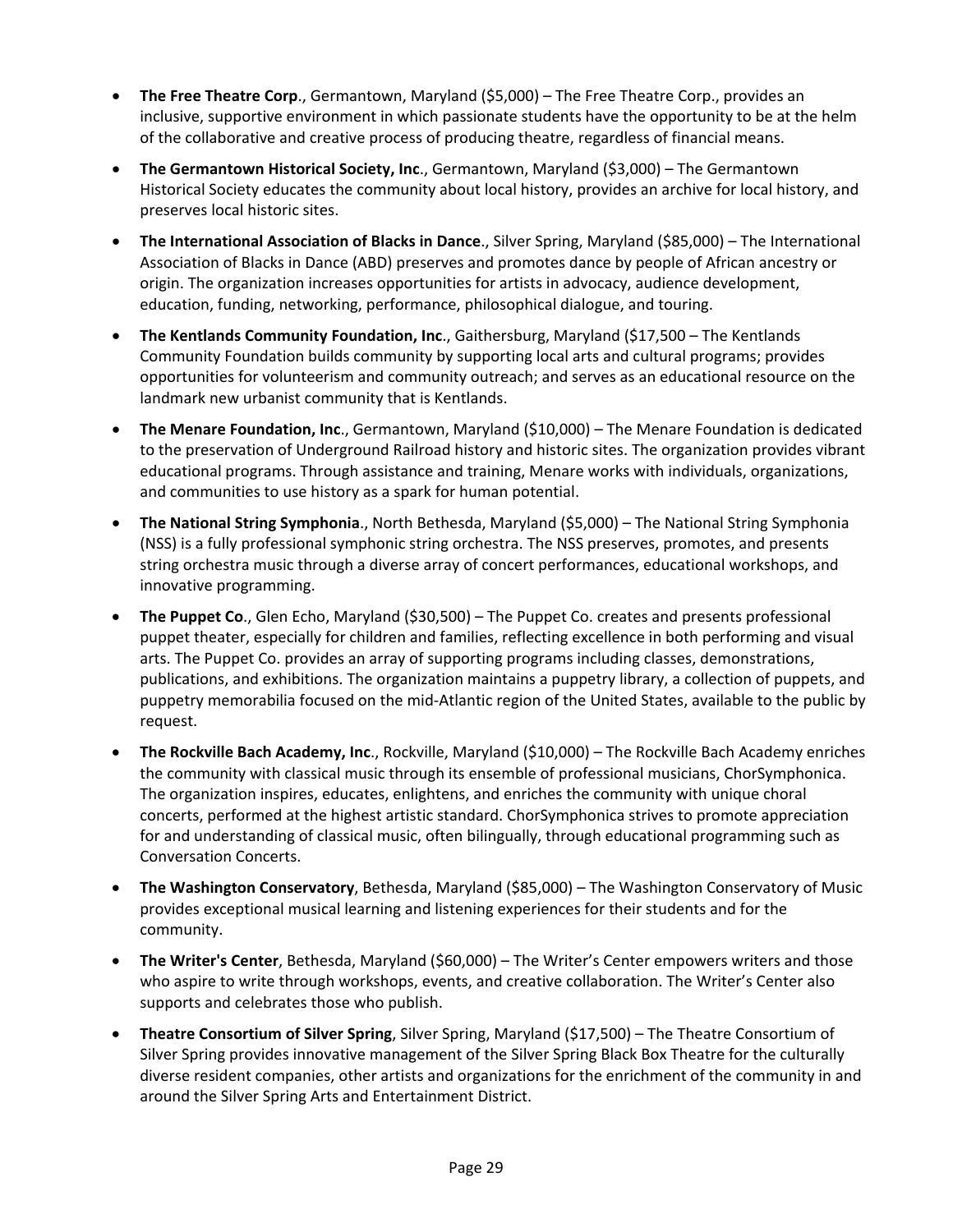- **Washington Revels, Inc**., Glen Echo, Maryland (\$60,000) Washington Revels uses performance, education, and community engagement to revive, sustain, expand, and celebrate cultural traditions -- in music, dance, storytelling, and drama -- that bind people together in spirit and joy. Washington Revels strives to illustrate the world's common humanity, connecting all people in a community that stretches across ethnic, cultural, and religious divisions.
- **Wheaton Wonders Inc**., Wheaton, Maryland (\$10,000) Wheaton Wonders supports arts, entertainment and arts education in the Wheaton, MD area. It produces its own work and supports the work of other organizations in the Wheaton community.
- **Word Dance Theater Inc**., Bethesda, Maryland (\$10,000) Word Dance Theater is dedicated to being a world-class organization that invites people from all walks of life into the unique Isadora Duncaninspired philosophy, methodology, and aesthetic of dance.
- **Young Artists of America, Inc**., North Bethesda, Maryland (\$60,000) Young Artists of America at Strathmore (YAA) is an educational organization offering excellent training to gifted and committed young performing artists in a professional and nurturing environment. Through mentorship and individualized instruction from renowned artists, students work collaboratively to perform fully orchestrated works of music-theatre in state-of-the-art venues such as the Music Center at Strathmore, where YAA resides as the arts center's first Affiliate.
- **Youth Art for Healing**, North Bethesda, Maryland (\$17,500) Youth Art for Healing brings works of art created by youth into healthcare environments to provide a sense of comfort, inspiration, and healing for patients, their loved ones, and healthcare professionals.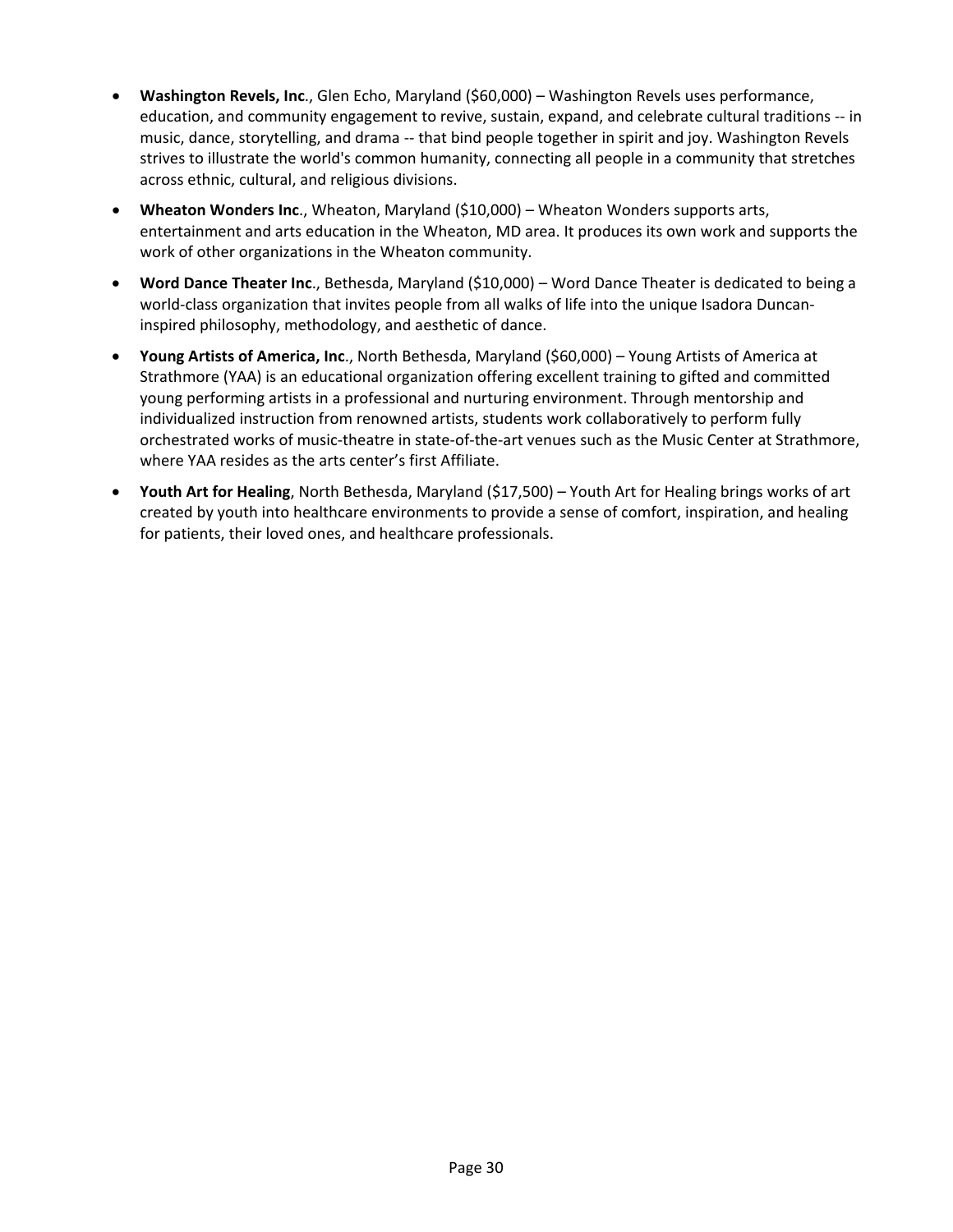#### <span id="page-30-0"></span>**The** *Arts & Humanities COVID-19 Relief Fund* **for Individual Artists & Scholars \$294,000 Awarded**

Many artists and scholars experienced serious challenges affecting their programming, and financial stability due to the COVID-19 pandemic. In response to the disastrous impact of the pandemic on a highly vulnerable sector, the Montgomery County Government and AHCMC provided emergency relief funds. The *Arts & Humanities COVID-19 Relief Fund* was available to Montgomery County, MD based individual artists and scholars experiencing financial hardship due to COVID-19.

The *Arts & Humanities COVID-19 Relief Fund* allowed recipients the flexibility to use funds for their most urgent needs, supporting day-to-day operating costs and furthering the general work of an individual artist/scholar. Funds supported artists and scholars who work in a wide array of arts and humanities disciplines including performing arts, folk and traditional arts, media arts, visual arts, literary arts, history, and philosophy. 98 artists and scholars received an *Arts & Humanities COVID-19 Relief Fund* award.

- **Adele Schmidt**, Rockville, Maryland (\$3,000) Media
- **Adrienne Clancy**, Silver Spring, Maryland (\$3,000) Dance
- **Adrienne Moumin**, Silver Spring, Maryland (\$3,000) Visual Arts
- **Alisa Mandel**, Rockville, Maryland (\$3,000) Design
- **Allen Tsaur**, Germantown, Maryland (\$3,000) Writing
- **Althea Grey-McKenzie**, Silver Spring, Maryland (\$3,000) Dance
- **Alyscia Cunningham**, Silver Spring, Maryland (\$3,000) Media
- **Andrei Pidkivka**, Silver Spring, Maryland (\$3,000) Music
- **Anthony Harvey**, Gaithersburg, Maryland (\$3,000) Fashion
- **Anthony J. Hyatt**, Bethesda, Maryland (\$3,000) Music
- **Barbara Wynne Siegal**, Kensington, Maryland (\$3,000) Visual Arts
- **Barry Louis Polisar**, Burtonsville, Maryland (\$3,000) Music
- **Bonnie Kennedy**, Gaithersburg, Maryland (\$3,000) Visual Arts
- **Bonnie Rich**, Silver Spring, Maryland (\$3,000) Media
- **Brian Frankel**, Wheaton, Maryland (\$3,000) Media
- **Carol A. Vogel**, Gaithersburg, Maryland (\$3,000) Visual Arts
- **Carol Petrucci**, Silver Spring, Maryland (\$3,000) Visual Arts
- **Carolina Anna Block**, Potomac, Maryland (\$3,000) Writing
- **Charles N. Thomas**, Silver Spring, Maryland (\$3,000) Music
- **Clare A. Winslow**, Bethesda, Maryland (\$3,000) Visual Arts
- **Conrad Osipowicz**, Bethesda, Maryland (\$3,000) Music
- **Cory Orberndorfer**, Rockville, Maryland (\$3,000) Visual Arts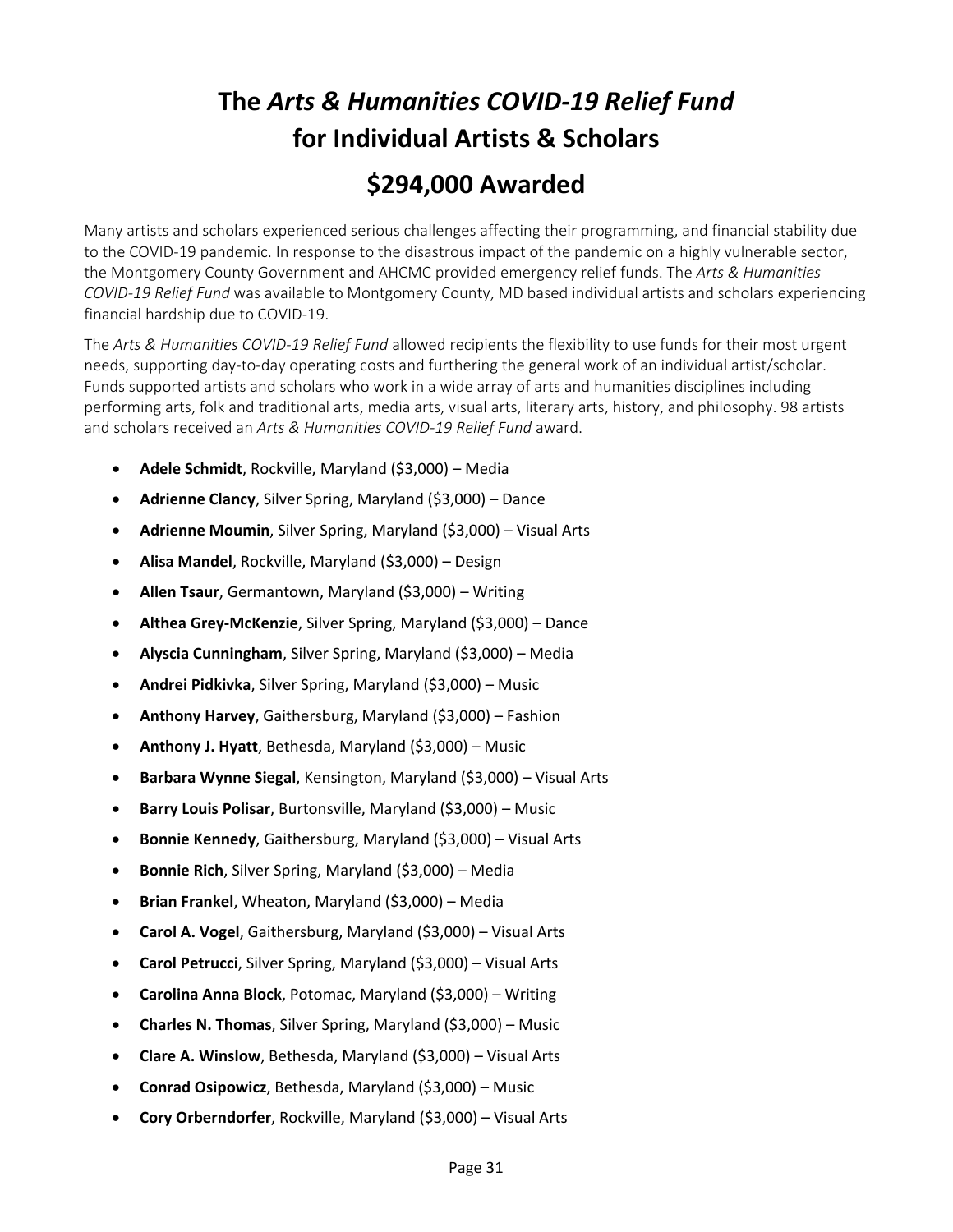- **Daniel Aaron Stuart**, Damascus, Maryland (\$3,000) Visual Arts
- **David Weber**, Olney, Maryland (\$3,000) Music
- **Dawn Garrish**, Damascus, Maryland (\$3,000) Dance
- **Deborah Grossman**, Takoma Park, Maryland (\$3,000) Music
- **Denise M. Jones**, Takoma Park, Maryland (\$3,000) Visual Arts
- **Dhruv Ashok Mehan**, Rockville, Maryland (\$3,000) Visual Arts
- **Diana B Friedman**, Takoma Park, Maryland (\$3,000) Writing
- **Dominick C. Rabrun**, Silver Spring, Maryland (\$3,000) Visual Arts
- **Dwight McNair Smith**, Silver Spring, Maryland (\$3,000) Music
- **Elzbieta Sikorska-Pettit**, Silver Spring, Maryland (\$3,000) Visual Arts
- **Fabiola Alvarez Yurcisin**, Bethesda, Maryland (\$3,000) Visual Arts
- **Fernando Camacho**, Rockville, Maryland (\$3,000) Music
- **Francisco Javier Farias**, Potomac, Maryland (\$3,000) Music
- **Gilda Claudine McCullough**, Garrett Park, Maryland (\$3,000) Visual Arts
- **Hedieh Ilchi**, Rockville, Maryland (\$3,000) Visual Arts
- **Jacqueline Crocetta**, Rockville, Maryland (\$3,000) Visual Arts
- **Jacqueline Hoysted**, Bethesda, Maryland (\$3,000) Visual Arts
- **James Kennedy**, Rockville, Maryland (\$3,000) Music
- **Jamila A. Silvera**, Silver Spring, Maryland (\$3,000) Presenting and/or Multidisciplinary
- **J.Scales**, Silver Spring, Maryland (\$3,000) Music
- **Jeremy Eig**, Chevy Chase, Maryland (\$3,000) Music
- **Jessica Powell Eig**, Chevy Chase, Maryland (\$3,000) Music
- **Jill Newman**, Rockville, Maryland (\$3,000) Visual Arts
- **Joanne Miller**, Chevy Chase, Maryland (\$3,000) Visual Arts
- **Joel D'Orazio**, Bethesda, Maryland (\$3,000) Visual Arts
- **John Bashengezi**, Germantown, Maryland (\$3,000) Music
- **John Christopher Rozolem Urquiaga**, Silver Spring, Maryland (\$3,000) Music
- **Jorge Cortaza**, Silver Spring, Maryland (\$3,000) Music
- **Joshua Fishbein**, Rockville, Maryland (\$3,000) Music
- **Juliet Lloyd Dixon**, Takoma Park, Maryland (\$3,000) Music
- **Justin Schmitz**, Silver Spring, Maryland (\$3,000) Design
- **Karen Lovejoy**, Takoma Park, Maryland (\$3,000) Music
- **Leila Cabib**, Potomac, Maryland (\$3,000) Visual Arts
- **Liliane Blom**, Rockville, Maryland (\$3,000) Visual Arts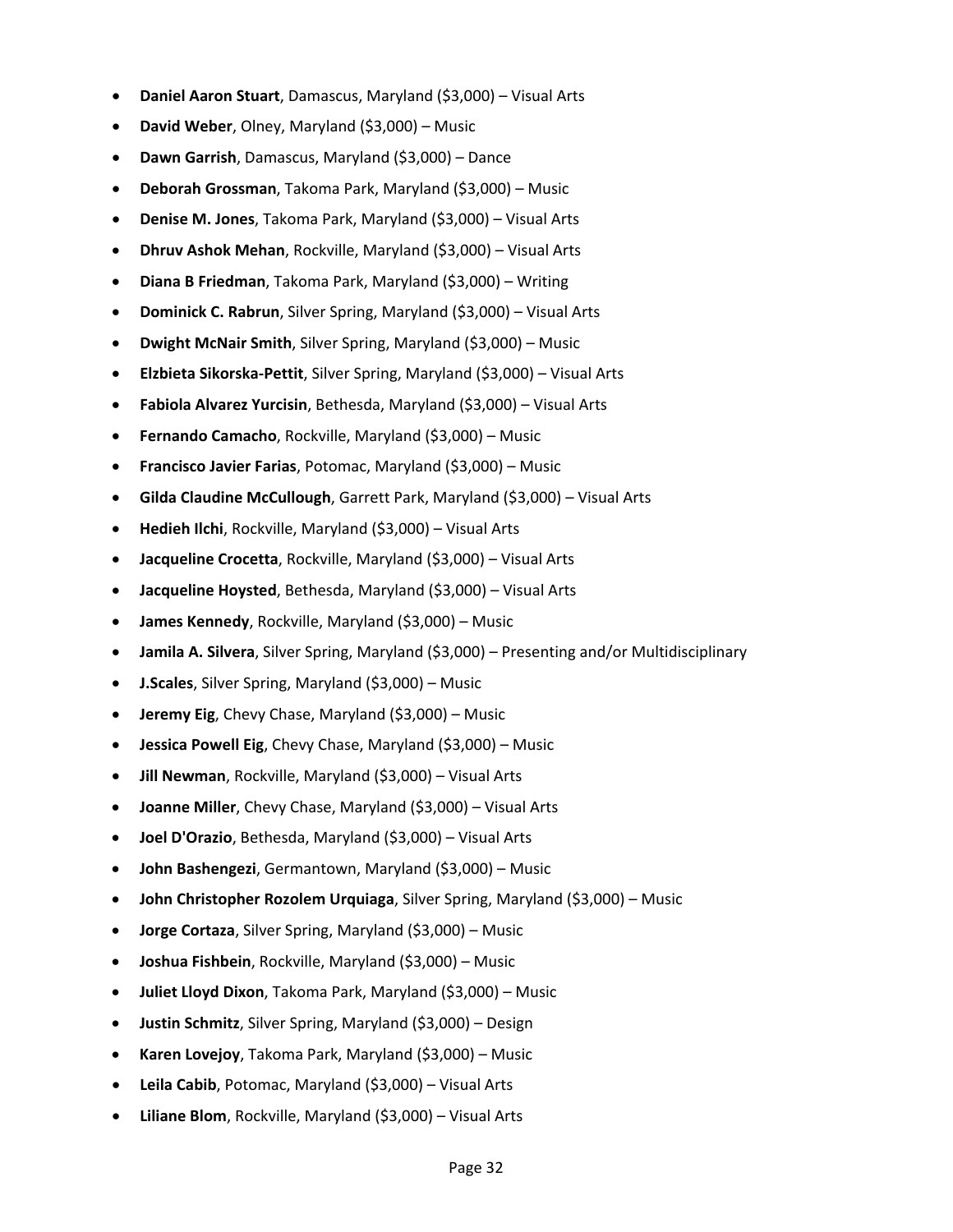- **Litien Li**, Gaithersburg, Maryland (\$3,000) Music
- **Loryn Chen**, Gaithersburg, Maryland (\$3,000) Design
- **Lynn Ma**, Gaithersburg, Maryland (\$3,000) Music
- **Lynn Margaret Alleva**, Silver Spring, Maryland (\$3,000) Visual Arts
- **Malva Gillespie**, Damascus, Maryland (\$3,000) Visual Arts
- **Marcie Wolf-Hubbard**, Silver Spring, Maryland (\$3,000) Visual Arts
- **Mark Joseph Merella**, Takoma Park, Maryland (\$3,000) Music
- **Martina Sestakova**, Kensington, Maryland (\$3,000) Visual Arts
- **Melanie Bulavinetz**, Silver Spring, Maryland (\$3,000) Visual Arts
- **Michelle Penn**, Silver Spring, Maryland (\$3,000) Dance
- **Moira Todd**, Silver Spring, Maryland (\$3,000) Theatre
- **Nita Raj**, Silver Spring, Maryland (\$3,000) –Music
- **Nizette Brennan**, Kensington, Maryland (\$3,000) Visual Arts
- **Patricia Lent**, Silver Spring, Maryland (\$3,000) Music
- **Preston Sampson**, Silver Spring, Maryland (\$3,000) Visual Arts
- **Richard Allen Roe**, Rockville, Maryland (\$3,000) –Music
- **Robyn Shrater Seemann**, Rockville, Maryland (\$3,000) –Storytelling
- **Ruth Logsdon**, Takoma Park, Maryland (\$3,000) –Music
- **Ryan Carlough**, Gaithersburg, Maryland (\$3,000) –Dance
- **Ryan Omeed Rakhshan**, Olney, Maryland (\$3,000) –Visual Arts
- **Sabrina Selma Mandell**, Rockville, Maryland (\$3,000) –Theatre
- **Sarah Beth Oppenheim**, Silver Spring, Maryland (\$3,000) –Dance
- **Seema Reza**, Rockville, Maryland (\$3,000) –Writing
- **Sepehrdad Aazami,** Montgomery Village, Maryland (\$3,000) –Music
- **Shahryar Rizvi**, Burtonsville, Maryland (\$3,000) –Theatre
- **Sharon Minor King**, Silver Spring, Maryland (\$3,000) Presenting and/or Multidisciplinary
- **Solomiya Gorokhivska**, Silver Spring, Maryland (\$3,000) Music
- **Solomon Beka**, Silver Spring, Maryland (\$3,000) Visual Arts
- **Stephen Donal Indrisano**, Bethesda, Maryland (\$3,000) Media
- **Steven Quintilian**, Takoma Park, Maryland (\$3,000) Music
- **Su Yu Zhi**, Gaithersburg, Maryland (\$3,000) Folk & Traditional Arts
- **Sukanya Mukherji**, Potomac, Maryland (\$3,000) Dance
- **Suneeta Misra**, Gaithersburg, Maryland (\$3,000) Visual Arts
- **Suzanne Fierston**, Silver Spring, Maryland (\$3,000) Presenting and/or Multidisciplinary